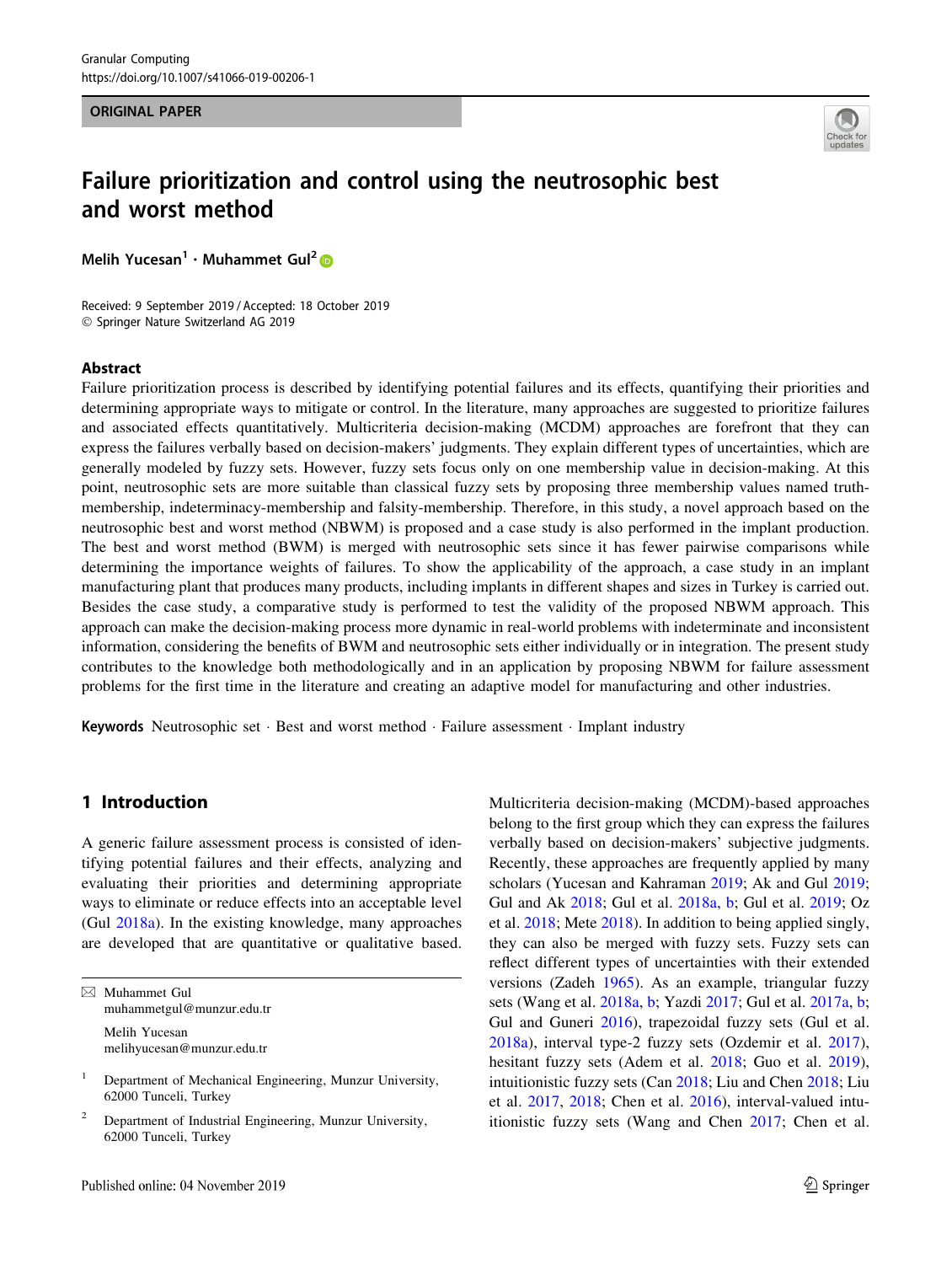[2012\)](#page-12-0) and Pythagorean fuzzy sets (Gul [2018b,](#page-13-0) Gul et al. [2019;](#page-13-0) Ilbahar et al. [2018;](#page-13-0) Karasan et al. [2018\)](#page-13-0) have been integrated with MCDM methods. Neutrosophic sets are more suitable in modeling the real-world problems better than classical fuzzy sets by proposing three membership values named as truth-membership, indeterminacy-membership and falsity-membership (Garg and Nancy [2019](#page-13-0); Garg [2019;](#page-12-0) Abdel-Basset et al. 2017, [2018a](#page-12-0), [b;](#page-12-0) Biswas et al. [2016;](#page-12-0) Smarandache [2002](#page-14-0)). Therefore, in this study, a new failure assessment approach based on the neutrosophic best and worst method (NBWM) is proposed.

The best and worst method (BWM) is proposed by Rezaei [\(2015](#page-13-0)) for MCDM problems. The proposed method is an extension of the classical analytic hierarchy process (AHP) method. In the BWM, there is no need for full pairwise comparison as in the classical AHP method. Most and least important criteria are determined and pairwise comparisons have been done between the best/worst criterion and the other criteria. Finally, a mathematical model is built to determine the weights of criteria. Also, a new way in determination of consistency ratio is established for validation of the decision matrices. Considering the benefits of BWM and neutrosophic sets either individually or in integration, the ultimate aim of this paper is to propose a novel failure assessment approach and to demonstrate its applicability through a successful case study in the implant production industry.

The rest of the paper is organized as follows: Sect. 2 provides a literature review from the aspects both BWM and neutrosophic sets as well as the gaps and potential contributions. In Sect. [3,](#page-3-0) the novel proposed approach based on NBWM is described. In Sect. [4](#page-5-0), the application case of the proposed approach is presented. The final section demonstrates the conclusion and future remarks.

## 2 Literature review

#### 2.1 Brief literature review on BWM

In determining the weights in the BWM, in the first stage, the best criterion and the other criterion are pairwise compared. In the second stage, the other criteria are compared pairwise with the worst criteria (Rezaei [2015\)](#page-13-0). BWM uses only integers. It makes this method more applicable than others (Rezaei et al. [2016](#page-14-0)). Although this method is new, it has been used mainly in energy, operation, airline industry, food and information technology. Studies conducted on BWM are summarized in Table [1.](#page-2-0)

Rezaei [\(2015](#page-13-0)) propose BWM to MCDM problems. First, best and worst criteria determined according to the desired conditions. Second, comparisons are made between the best and worst criteria and other criteria. Ahmad et al. ([2017\)](#page-12-0)

aim to address the gap in the oil and gas industry by quantitatively assessing the importance of forces to supply chain management practices. They used BWM to assess the importance of these forces. Ahmadi et al. [\(2017](#page-12-0)) propose a framework for investigating the social sustainability of supply chains in manufacturing companies. They used BWM to evaluate social sustainability criteria. Guo and Zhao [\(2017](#page-13-0)) propose a comparison methodology for BWM. They used linguistic terms, which can be expressed in fuzzy triangular numbers to use in BWM. They presented the graded mean integration representation (GMIR) method to calculate the weights of criteria and alternatives to different criteria under fuzzy environment. Gupta and Barua ([2016\)](#page-13-0) aim at identifying important enablers of technological innovation in the context of Indian Micro-small and Medium Enterprises with the BWM method. Gupta et al. ([2017\)](#page-13-0) aim to address the barriers of energy efficiency in India using BWM. They determined the most prominent barriers. Gupta ([2018\)](#page-13-0) proposed BWM and (Vlse Kriterijuska Optimizacija I Komoromisno Resenje) VIKOR integrated method. BWM is used to rank and prioritize attributes of service quality. Then VIKOR is used to assess the best airline with respect to these attributes. van de Kaa et al. [\(2017](#page-14-0)) applied BWM to determine the relative importance of factors that are related to selection of biomass technologies. You et al. ([2016](#page-14-0)) proposed BWM and ELECTRE III integrated model for decision-making problems. To decrease comparison and obtain consistent results, they used BWM. Then they used ELECTRE III elimination and choice translation reality with the intuitionistic environment. Salimi and Rezaei [\(2016](#page-14-0)) applied BWM to incorporate the inputs and outputs of the Ph.D. project and the industry's aim. They called this measure to efficiency. Shojaei et al. ([2018\)](#page-14-0) aim to airport evaluation and ranking by the integration of the Taguchi loss function, the best– worst method (BWM) and VIKOR. Nawaz et al. ([2018\)](#page-13-0) aim to develop a cloud broker architecture for cloud service selection: first, determine architecture pattern with Markov chain; second, BWM employed to rank cloud services. Results obtained from BWM are compared with AHP. Mou et al. ([2016](#page-13-0)) propose an intuitionistic fuzzy multiplicative best–worst method (IFMBWM) with intuitionistic fuzzy multiplicative preference relations (IFMPRs) for multicriteria group decision-making. Rezaei et al. [\(2016](#page-14-0)) proposed a methodology for supplier selection methodology using BWM in accordance with the food supply chain content. Rezaei et al. ([2015\)](#page-14-0) used BWM to assess the capabilities and willingness of the buying company. Rezaei ([2016\)](#page-14-0) offers using interval analysis for multiple optimal solutions for BWM. This methodology is extended BWM and offers a unique solution. Hafezalkotob and Hafezalkotob ([2017\)](#page-13-0) propose BWM based on the linguistic preferences of decision-makers about the importance of attributes with fuzzy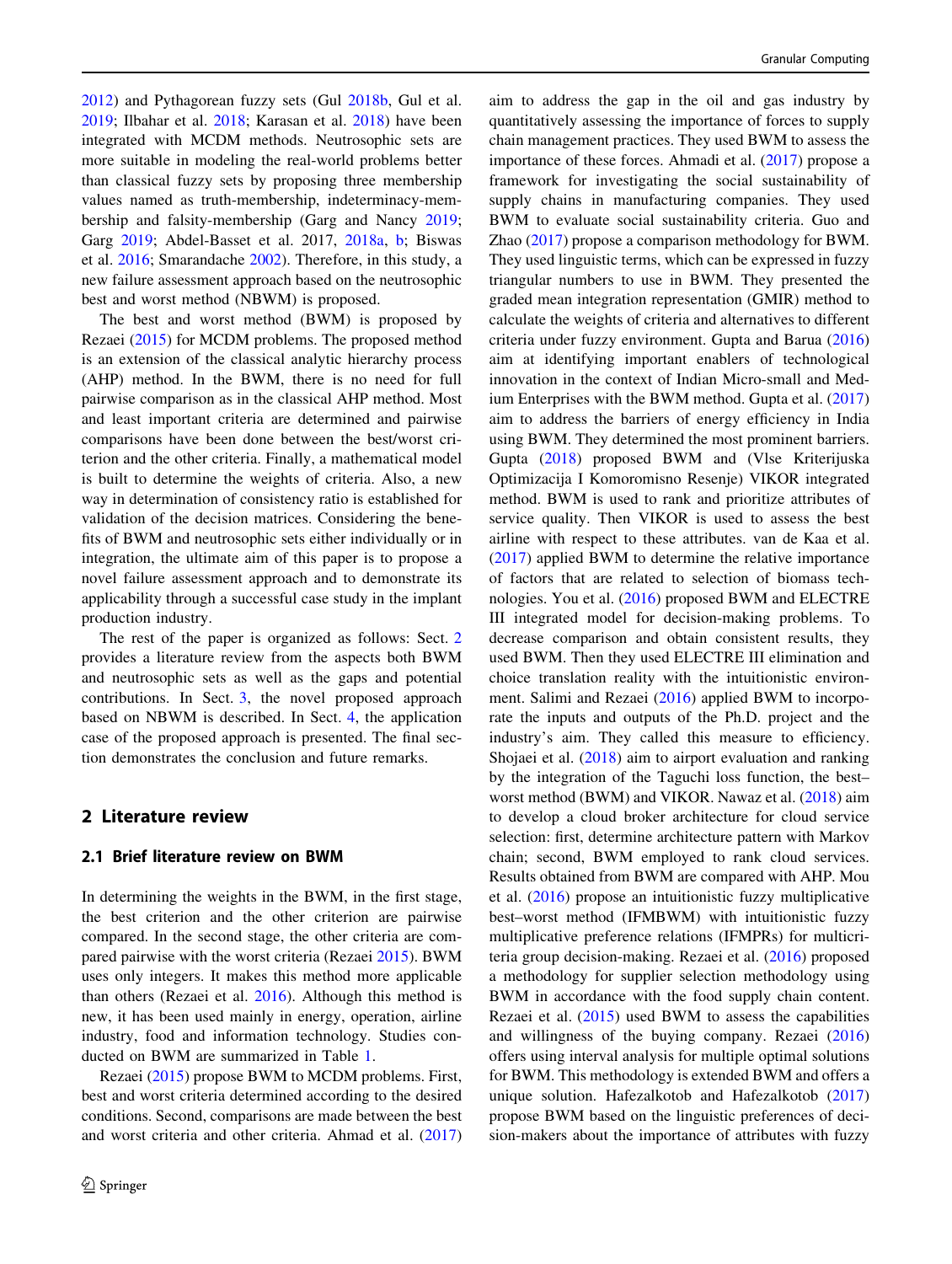<span id="page-2-0"></span>

| <b>Table 1</b> Previous studies on BWM and their contributions to the literature |
|----------------------------------------------------------------------------------|
|----------------------------------------------------------------------------------|

| Study                                   | Novelty         | Applied area                                 | Contributions to BWM                                                                                                                                                                |
|-----------------------------------------|-----------------|----------------------------------------------|-------------------------------------------------------------------------------------------------------------------------------------------------------------------------------------|
| Rezaei (2015)                           | Method<br>based | $\overline{\phantom{a}}$                     | BWM is proposed for the first time through the literature                                                                                                                           |
| Malek and Desai<br>(2019)               | Case<br>based   | Manufacturing                                | BWM is applied to obtain sustainable manufacturing barriers                                                                                                                         |
| Ahmad et al. $(2017)$                   | Case<br>based   | Energy                                       | BWM is applied to sustainable supplier selection in the oil and gas industry                                                                                                        |
| Ahmadi et al. (2017)                    | Case<br>based   | Social sustainability                        | Social sustainability criteria are considered for this study. 'Contractual stakeholders'<br>influence' is determined as the most critical social sustainability criterion           |
| Guo and Zhao $(2017)$                   | Method<br>based | $\qquad \qquad -$                            | BWM is extended to the fuzzy environment, Graded Mean Integration (GMI)<br>proposed for calculating the crisp ranking score of alternatives for an optimal<br>alternative selection |
| Gupta and Barua<br>(2016)               | Case<br>based   | Micro-small and<br><b>Medium Enterprises</b> | Critical enablers of technological innovation in Micro-small and Medium<br>Enterprises in India are weighted by BWM. Then the most important criteria are<br>computed               |
| Gupta et al. $(2017)$                   | Case<br>based   | Energy                                       | Sensitivity analysis is carried out to check the robustness of results                                                                                                              |
| Gupta (2018)                            | Method<br>based | Airline industry                             | VIKOR is used to evaluate the best airline to attributes which obtain with BWM                                                                                                      |
| van de Kaa et al.<br>(2017)             | Case<br>based   | Energy                                       | BWM is used in order to determine the importance of biomass conversion<br>technologies in Nederland                                                                                 |
| You et al. (2016)                       | Method<br>based | $\overline{\phantom{a}}$                     | BWM and ELECTRE III under intuitionistic fuzzy sets are merged in this study                                                                                                        |
| Salimi and Rezaei<br>(2016)             | Case<br>based   | University-industry                          | Information is collected from 51 Ph.D. candidates and the weights are identified<br>using BWM.                                                                                      |
| Shojaei et al. (2018)                   | Method<br>based | Airline industry                             | Integration of Taguchi loss function, BWM and VIKOR techniques are studied to<br>airport evaluation and ranking                                                                     |
| Nawaz et al. $(2018)$                   | Method<br>based | information<br>technology                    | The pattern is determined by Markov chain and services are evaluated with BWM                                                                                                       |
| Mou et al. (2016)                       | Method<br>based | $\overline{\phantom{a}}$                     | BWM is extended with intuitionistic fuzzy multiplicative preference relations                                                                                                       |
| Rezaei et al. $(2016)$                  | Case<br>based   | Food                                         | The proposed methodology is carried out in the food industry. BWM is used in<br>order to determine the best suppliers among its rivals                                              |
| Rezaei et al. (2015)                    | Case<br>based   | buying company                               | To determine supplier management strategies BWM method is used. Capabilities<br>and willingness of the supplier are weighted with BWM                                               |
| Rezaei (2016)                           | Method<br>based | $\overline{\phantom{a}}$                     | Interval analysis for the case of multiple optimal solutions for BWM is proposed                                                                                                    |
| Hafezalkotob and<br>Hafezalkotob (2017) | Method<br>based | Politics                                     | A fuzzy set is integrated with BWM on account of decision-makers' judgments,<br>which are not precise                                                                               |
| Kheybari et al. $(2019)$                | Case<br>based   | Energy                                       | The BWM method was used to find the most suitable location of the bioethanol<br>plant                                                                                               |
| Khanmohammadi<br>et al. $(2019)$        | Case<br>based   | Management                                   | Fuzzy BNW is used to determine the company's business strategies                                                                                                                    |
| Liao et al. (2019)                      | Case<br>based   | Healthcare<br>management                     | Fuzzy linguistic BWM is used to evaluate hospital performance                                                                                                                       |
| Massaglia et al. (2019)                 | Case<br>based   | Sales and Marketing                          | BWM is used to determine consumer preferences in vegetable and fruit sales                                                                                                          |

triangular numbers. Kheybari et al. ([2019\)](#page-13-0) aim to find the best location for bioethanol plants. Khanmohammadi et al. [\(2019](#page-13-0)) used fuzzy BWM to determine the business strategies of a company. Liao et al. ([2019\)](#page-13-0) used fuzzy linguistic BWM to hospital performance evaluation. Massaglia et al. [\(2019](#page-13-0)) used BWM to determine consumer preferences in fruit and vegetable sales.

#### 2.2 Brief literature review on neutrosophic sets

Neutrosophic sets are proposed by Smarandache ([2002\)](#page-14-0) for the first time to model uncertainty and vagueness in realworld problems. These sets can reflect uncertainty better than classical fuzzy set theory, and consider three aspects of decision-making named truthiness, indeterminacy and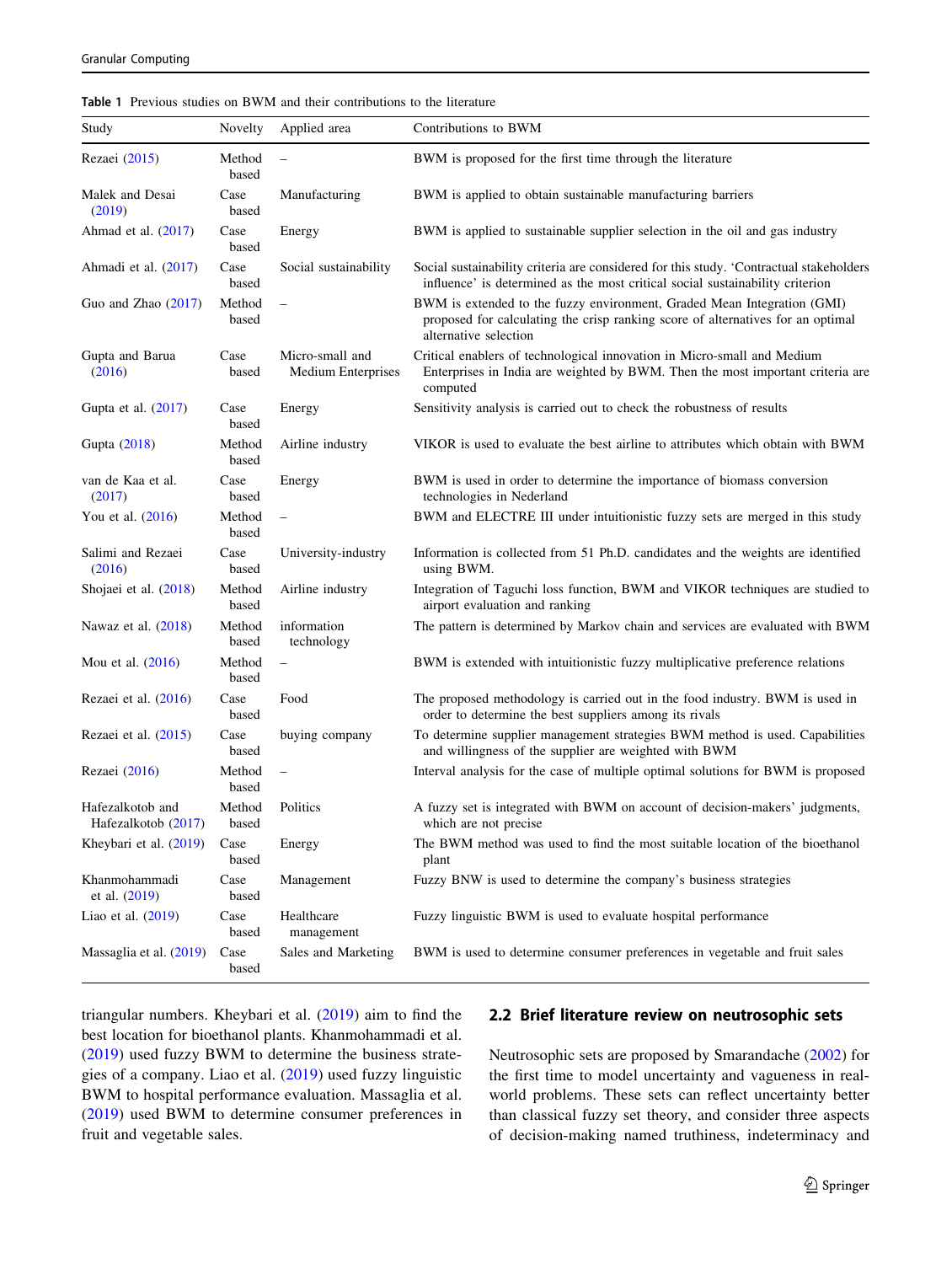<span id="page-3-0"></span>falsity. In the initial fuzzy set theory suggested by Zadeh, there is only a membership function degree of a fuzzy set. However, in neutrosophic set theory, there exist three membership functions. Different from intuitionistic fuzzy sets, an indeterminacy degree is considered. Neutrosophic sets have some advantages compared to classical and intuitionistic fuzzy set as follows (Abdel-Basset et al. 2017, [2018a](#page-12-0), [b](#page-12-0)): (1) it recommends an indeterminacy degree. This degree aids decision-makers to explain their subjective judgments more accurately. (2) It extends decisionmakers' disagreements. Considering these advantages of neutrosophic sets, in the current work, we proposed a novel NBWM approach. Since the mere BWM has failed to handle imprecise and vague information which usually exists in real-world problems, we applied NBWM in this study. To show the applicability of the novel approach, a case study in the implant production industry is provided.

Neutrosophic sets are frequently used in MCDM literature (Ye [2013](#page-14-0), [2014;](#page-14-0) Chi and Liu [2013\)](#page-12-0). However, many scholars prefer to develop theoretical extensions from neutrosophic sets. Therefore, the application aspect in neutrosophic sets is partially weaker when compared to the theoretical aspect. Few application papers in supply chain management (Abdel-Baset et al. [2019](#page-12-0)), mining (Liang et al. [2017b\)](#page-13-0), healthcare (Ye [2015a;](#page-14-0) William et al. [2013](#page-14-0)), and commerce (Liang et al. [2017a\)](#page-13-0) are available. Liang et al. ([2017b\)](#page-13-0) proposed an extended TOPSIS method with linguistic neutrosophic numbers for evaluating investment risks of metallic mines. William et al. [\(2013](#page-14-0)) studied neutrosophic cognitive maps in analyzing the risk factors of breast cancer. Liang et al. ([2017a](#page-13-0)) developed a novel fuzzy-based approach and applied it to B2C e-commerce website evaluation. Information acquisition is conducted and transformed into single-valued trapezoidal neutrosophic numbers (SVTNNs). An innovative aggregation operator of SVTNNs is also designed. As discussed above, BWM and the neutrosophic theory have been applied, mostly separately, to MCDM problems in the previous studies. Thus, the current study aims to integrate both concepts to weigh the failures. The approach is applied to an implant manufacturing facility.

#### 2.3 Research gap and contributions of this study

Based on the brief literature reviews on BWM and neutrosophic sets and as well as the concept of failure and risk assessment, it can be inferred that a growing trend is available on the MCDM in recent years. Evaluations obtained from the literature review can be summarized as follows. First, BWM is a new method and has not been fully recognized by scholars who are working in the area of failure assessment. However, it has been applied to such areas of transportation, food, information technology,

health and education. Second, though researchers proposed different neutrosophic set-based approaches in theory, few of them concern with providing a real-case application. Considering the findings of the brief literature reviews, the contributions of this study can be as follows: First, the NBWM is proposed in the failure assessment problem for the first time in literature. Second, the proposed approach is tested for a real-case study. It is carried out in an implant production facility. The facility has several production processes such as CNC machining, washing, inspection, automatic cleaning, surface treatment and packaging. The approach is applied to all these processes to determine the priority weights of failures that emerged. The approach can be easily adapted to any other facility in the implant or other production industries.

## 3 Methodology

#### 3.1 Preliminaries on neutrosophic sets

Neutrosophic set is a version of classical, fuzzy and intuitionistic fuzzy sets (Abdel-Basset et al. [2017\)](#page-12-0). They were first proposed by Smarandache [\(2002](#page-14-0)). These sets reflect uncertainty, inconsistency and real-world problems better than classical and intuitionistic fuzzy sets (Abdel-Baset et al. [2019](#page-12-0); Abdel-Basset et al. [2017,](#page-12-0) [2018a,](#page-12-0) [b](#page-12-0)). Neutrosophic sets have been expanded to the current state by new concepts such as single-valued neutrosophic sets (Wang et al. [2010](#page-14-0)), trapezoidal neutrosophic sets (Deli and Subas [2017a,](#page-12-0) [b](#page-12-0); Biswas et al. [2015\)](#page-12-0), triangular neutrosophic sets (Deli and Subas [2017a](#page-12-0), [b](#page-12-0)), interval neutrosophic sets (Wang et al. [2010](#page-14-0)) and so on. To see the full extensions, readers can refer to a literature review and bibliometric analysis of neutrosophic set from 1998 to 2017 by Peng and Dai [\(2018](#page-13-0)). Single-valued neutrosophic sets are considered as a subclass of the neutrosophic set and suitable for solving many real-world decision-making problems, especially decision-making problems related to the use of incomplete and imprecise information, uncertainties, predictions and so on (Luo et al. [2019\)](#page-13-0). The singlevalued neutrosophic sets are extended to present a triangular or trapezoidal neutrosophic set based on the combination of triangular/trapezoidal fuzzy numbers and a single-valued neutrosophic set and its score and accuracy functions (Deli and Subas  $2017b$ ; Ye  $2015b$ ). In the current study, we used single-valued triangular neutrosophic numbers to solve the failure assessment problem. In the literature, several scholars prefer triangular neutrosophic number for their problems (Deli and Subas [2014,](#page-12-0) [2017a](#page-12-0), [b](#page-12-0); Abdel-Baset et al. [2017](#page-12-0), [2018a,](#page-12-0) [b](#page-12-0), [2019](#page-12-0)). Since humans might feel more comfortable using linguistic terms to articulate their preferences, linguistic variables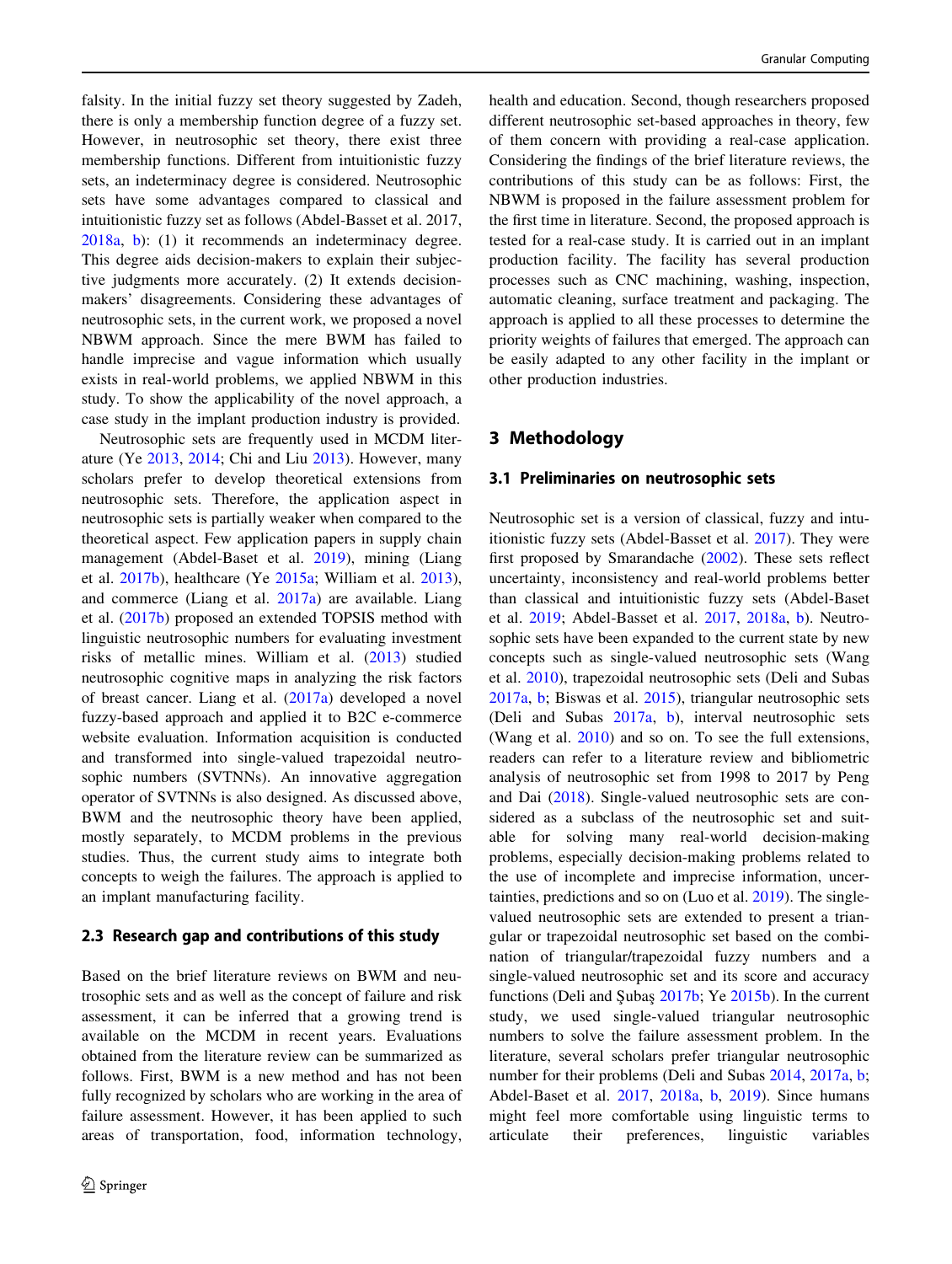characterized by single-valued triangular neutrosophic numbers are preferred in the evaluation process of this study.

A single-valued triangular neutrosophic number is demonstrated as follows:  $\tilde{n} = \langle (n_1, n_2, n_3); \alpha_{\tilde{n}}, \beta_{\tilde{n}}, \theta_{\tilde{n}} \rangle$ , where  $n_1, n_2, n_3$  are the lower, median and upper values of neutrosophic number and  $\alpha_{\tilde{n}}$ ,  $\beta_{\tilde{n}}$ ,  $\theta_{\tilde{n}}$  are the truth-membership, indeterminacy-membership and falsity-membership functions, respectively. These three membership functions are defined as follows:

The truth-membership function  $T_{n}(x)$ 

$$
= \begin{cases} \alpha_{\bar{n}}\left(\frac{x-n_1}{n_2-n_1}\right) & (n_1 \leq x \leq n_2) \\ \alpha_{\bar{n}} & (x=n_2) \\ \alpha_{\bar{n}}\left(\frac{n_3-x}{n_3-n_2}\right) & (n_2 \leq x \leq n_3) \\ 0 & \text{otherwise} \end{cases}
$$

The indeterminacy-membership  $I_{\tilde{n}}$  (x)

$$
= \begin{cases} \frac{(n_2 - x + \beta_{\tilde{n}}(x - n_1))}{(n_2 - n_1)} & (n_1 \le x \le n_2) \\ \beta_{\tilde{n}} & (x = n_2) \\ \frac{(x - n_2 + \beta_{\tilde{n}}(n_3 - x))}{(n_3 - n_2)} & (n_2 \le x \le n_3) \\ 1 & \text{otherwise} \end{cases},
$$

The falsity-membership function  $F_{n}(x)$ 

$$
= \begin{cases} \frac{(n_2 - x + \theta_{\tilde{n}}(x - n_1))}{(n_2 - n_1)} & (n_1 \le x \le n_2) \\ \frac{\theta_{\tilde{n}}}{(n_2 - n_2)} & (x = n_2) \\ \frac{(x - n_2 + \theta_{\tilde{n}}(n_3 - x))}{(n_3 - n_2)} & (n_2 \le x \le n_3) \\ 1 & \text{otherwise} \end{cases},
$$

where  $\alpha_{\tilde{n}}$ ,  $\beta_{\tilde{n}}$ ,  $\theta_{\tilde{n}}$  show the maximum truth-membership degree, minimum indeterminacy-membership degree and minimum falsity-membership degree, respectively. Some mathematical formulations of the neutrosophic sets are described as follows:

Definition 1 (Abdel-Baset et al. [2017](#page-12-0), [2018a,](#page-12-0) [b](#page-12-0), [2019](#page-12-0)): Addition of two triangular neutrosophic numbers.

Let  $\tilde{n} = \langle (n_1, n_2, n_3); \alpha_{\tilde{n}}, \beta_{\tilde{n}}, \theta_{\tilde{n}} \rangle$  and  $\tilde{s} = \langle (s_1, s_2, s_3);$  $\alpha_{\tilde{s}}, \beta_{\tilde{s}}, \theta_{\tilde{s}}$  be two single-valued triangular neutrosophic numbers. Then addition of these two numbers can be computed as follows:

$$
\tilde{n} + \tilde{s} = \langle (n_1 + s_1, n_2 + n_3 + s_1); \alpha_{\tilde{n}} A \alpha_{\tilde{s}}, \beta_{\tilde{n}} \vee \beta_{\tilde{s}} \theta_{\tilde{n}} \vee \theta_{\tilde{s}} \rangle.
$$
\n(1)

Definition 2 (Abdel-Baset et al. [2017](#page-12-0), [2018a](#page-12-0), [b,](#page-12-0) [2019](#page-12-0) ): Subtraction of two triangular neutrosophic numbers. This can be computed as follows:

$$
\tilde{n} - \tilde{s} = \langle (n_1 - s_3, n_2 - n_3 - s_1); \alpha_{\tilde{n}} A \alpha_{\tilde{s}}, \beta_{\tilde{n}} \vee \beta_{\tilde{s}} \theta_{\tilde{n}} \vee \theta_{\tilde{s}} \rangle.
$$
\n(2)

Definition 3 (Abdel-Baset et al. [2017,](#page-12-0) [2018a](#page-12-0), [b](#page-12-0), [2019](#page-12-0)): Inverse of a triangular neutrosophic number. Let  $\tilde{n} =$  $\langle (n_1, n_2, n_3); \alpha_{\tilde{n}}, \beta_{\tilde{n}}, \theta_{\tilde{n}} \rangle$  be a single-valued triangular neutrosophic number. Then the inverse of this number can be computed as follows:

$$
\tilde{n}^{-1} = \left\langle \left( \frac{1}{n_3}, \frac{1}{n_2}, \frac{1}{n_1} \right); \alpha_{\tilde{n}}, \beta_{\tilde{n}}, \theta_{\tilde{n}} \right\rangle \quad \text{where } \tilde{n} \neq 0. \tag{3}
$$

Definition 4 (Abdel-Baset et al. [2017,](#page-12-0) [2018a](#page-12-0), [2019](#page-12-0), [b](#page-12-0)): Division of two triangular neutrosophic numbers.

Let  $\tilde{n} = \langle (n_1, n_2, n_3); \alpha_{\tilde{n}}, \beta_{\tilde{n}}, \theta_{\tilde{n}} \rangle$  and  $\tilde{s} = \langle (s_1, s_2, s_3);$  $\alpha_{\tilde{s}}, \beta_{\tilde{s}}, \theta_{\tilde{s}}$  be two single-valued triangular neutrosophic numbers. Then division of these two numbers can be computed as follows:

$$
\tilde{n}/\tilde{s} = \begin{cases}\n\left\langle \left(\frac{n_1}{s_3}, \frac{n_2}{s_2}, \frac{n_3}{s_1}\right); \alpha_{\tilde{n}} A \alpha_{\tilde{s}}, \beta_{\tilde{n}} \vee \beta_{\tilde{s}}, \theta_{\tilde{n}} \vee \theta_{\tilde{s}} \right\rangle & \text{if } n_3 > 0, s_3 > 0 \\
\left\langle \left(\frac{n_3}{s_3}, \frac{n_2}{s_2}, \frac{n_1}{s_1}\right); \alpha_{\tilde{n}} A \alpha_{\tilde{s}}, \beta_{\tilde{n}} \vee \beta_{\tilde{s}}, \theta_{\tilde{n}} \vee \theta_{\tilde{s}} \right\rangle & \text{if } n_3 < 0, s_3 > 0 \\
\left\langle \left(\frac{n_3}{s_1}, \frac{n_2}{s_2}, \frac{n_1}{s_3}\right); \alpha_{\tilde{n}} A \alpha_{\tilde{s}}, \beta_{\tilde{n}} \vee \beta_{\tilde{s}}, \theta_{\tilde{n}} \vee \theta_{\tilde{s}} \right\rangle & \text{if } n_3 < 0, s_3 < 0\n\end{cases}
$$
\n(4)

Definition 5 (Abdel-Baset et al. [2019](#page-12-0); Abdel-Basset et al. [2017](#page-12-0), [2018a](#page-12-0), [b\)](#page-12-0): Multiplication of two triangular neutrosophic numbers.

Let  $\tilde{n} = \langle (n_1, n_2, n_3); \alpha_{\tilde{n}}, \beta_{\tilde{n}}, \theta_{\tilde{n}} \rangle$  and  $\tilde{s} = \langle (s_1, s_2, s_3);$  $\alpha_{\tilde{s}}, \beta_{\tilde{s}}, \theta_{\tilde{s}}$  be two single-valued triangular neutrosophic numbers. Then multiplication of these two numbers can be computed as follows:

$$
\tilde{n} * \tilde{s}
$$

$$
= \begin{cases} \langle (n_1 * s_1, n_2 * s_2, n_3 * s_3); \alpha_{\tilde{n}} \Lambda \alpha_{\tilde{s}}, \beta_{\tilde{n}} \vee \beta_{\tilde{s}}, \theta_{\tilde{n}} \vee \theta_{\tilde{s}} \rangle & \text{if } n_3 > 0, s_3 > 0 \\ \langle (n_1 * s_3, n_2 * s_2, n_3 * s_1); \alpha_{\tilde{n}} \Lambda \alpha_{\tilde{s}}, \beta_{\tilde{n}} \vee \beta_{\tilde{s}}, \theta_{\tilde{n}} \vee \theta_{\tilde{s}} \rangle & \text{if } n_3 < 0, s_3 > 0 \\ \langle (n_3 * s_3, n_2 * s_2, n_1 * s_1); \alpha_{\tilde{n}} \Lambda \alpha_{\tilde{s}}, \beta_{\tilde{n}} \vee \beta_{\tilde{s}}, \theta_{\tilde{n}} \vee \theta_{\tilde{s}} \rangle & \text{if } n_3 < 0, s_3 < 0 \end{cases} \tag{5}
$$

#### 3.2 The neutrosophic best and worst method

BWM is one of the essential MCDM methods (Rezaei [2015](#page-13-0)). Some unique aspects of BWM separated it from other methods, such as (1) consistent and reliable results can be obtained with the pairwise comparisons used in this method; (2) two vectors are used instead of a full pairwise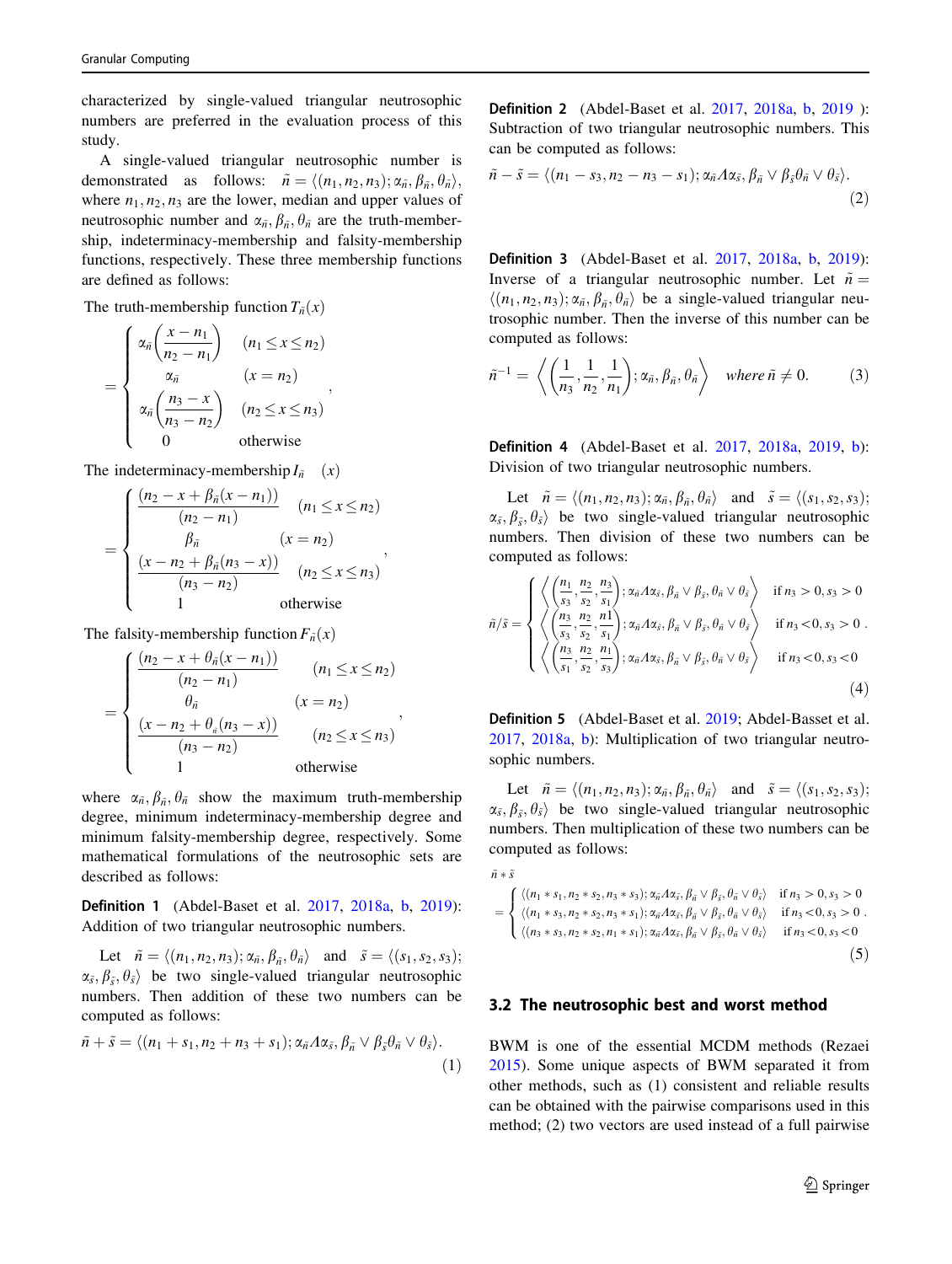<span id="page-5-0"></span>comparison matrix. Thus, calculations can be performed in less time and with fewer data. Surprisingly, the two vectors are more structured than the full matrix, resulting in more consistent results with less data; (3) only integer values are used in this method. This allows the BWM method to be practical and easy to understand than other methods (Rezaei et al. [2016\)](#page-14-0).

Step 1: The first step concerns the determination of the expert who is responsible for and experienced in enterprise failure assessment and management.

Step 2: The second step covers the identification and determination of failures in each section of the implant facility (e.g. CNC processing, quality control, heat processing, washing and labeling).

Step 3: This step is regarding the pairwise comparison of each failure using the style of the best–worst method under the triangular neutrosophic environment. In this step, we first determine the best and the worst failures. In assessing the failures in pairwise manner, the neutrosophic scale given in Table [2](#page-6-0) is used. In the literature, there exists a new BWM method based on the single-valued neutrosophic sets proposed by Luo et al.  $(2019)$  $(2019)$ . In that study, an algorithm is designed to identify the best and the worst criteria through computing the out-degrees and in-degrees of the collective single-valued neutrosophic preference relation-directed network, and then calculate the optimal weight vector of criteria (Luo et al. [2019\)](#page-13-0) which contains tangent similarity.

Step 4: In this step, the preference of the best criterion (failure) over all the other criteria using a neutrosophic number from Table [2](#page-6-0) is determined. The resulting Best-to-Others vector would be  $A_B = (\widetilde{a_{B1}}, \widetilde{a_{B2}}, \ldots \widetilde{a_{B3}})$ , where  $\widetilde{a}_{Bj}$ indicates the preference of the best criterion B over criterion *j*. It is clear that  $\tilde{a}_{\text{BB}} = 1$ .

Step 5: After Step 4, the preference of all the criteria over the worst criterion using a neutrosophic number from Table [2](#page-6-0) is determined. The resulting Others-to-Worst vector would be  $A_B = (a_{1W}, a_{2W}, \dots, a_{nW})^T$ , where  $a_{jW}$ indicates the preference of the criterion  $j$  over the worst criterion W. It is clear that  $\tilde{a}_{ww} = 1$ .

Step 6: This step transforms the evaluation of the expert opinion in the neutrosophic set into the deterministic value using Eqs. (6–7) (Abdel-Basset et al. 2017, [2018a,](#page-12-0) [b\)](#page-12-0). Let  $\tilde{n} = \langle (n_1, n_2, n_3); \alpha_{\tilde{n}}, \beta_{\tilde{n}}, \theta_{\tilde{n}} \rangle$  be a single-valued triangular neutrosophic number, then

$$
S(\tilde{n}_{ij}) = \frac{1}{8} [n_1 + n_2 + n_3] x (2 + \alpha_{\tilde{n}} - \beta_{\tilde{n}} - \theta_{\tilde{n}}),
$$
 (6)

$$
A(\tilde{n}_{ij}) = \frac{1}{8} [n_1 + n_2 + n_3] x (2 + \alpha_{\tilde{n}} - \beta_{\tilde{n}} - \theta_{\tilde{n}}).
$$
 (7)

These two terms are score and accuracy degrees of  $\tilde{n}_{ii}$ , respectively. After this transformation, the evaluation of the expert about the corresponding failures is turned into a deterministic decision platform. Following the deterministic values in this step, the classical calculations of BWM by Rezaei [\(2015](#page-13-0)) are continued as well as the consistency checking.

Step 7: This step is about finding the transformed and deterministic optimal weights of failures  $(w_1^*, w_2^*, \ldots, w_n^*)$ . The optimal weight for the criteria shows as  $w_i/w_w = a_{iw}$ and  $w_B/w_i = a_{B_i}$ . To satisfy these for a j, we should find a solution where the maximum absolute differences  $\frac{w_B}{w_j} - a_{\text{B}j}$  $\begin{array}{c} \begin{array}{c} \hline \end{array} \\ \hline \end{array}$ and  $\frac{w_j}{w_w} - a_j w$  $\overline{\phantom{a}}$ or all  $j$  is minimized. Considering the non-negativity and sum condition for the weights, the following problem has resulted in

$$
\min \max_{j} \left\{ \left| \frac{w_{\rm B}}{w_j} - a_{\rm Bj} \right|, \left| \frac{w_j}{w_{\rm W}} - a_{\rm jW} \right| \right\},\,
$$

s.t

$$
\Sigma w_j = 1
$$

 $w_i > 0$  for all *i*.

The model is transformed as follows:

min  $\xi$ ,

$$
\left|\frac{w_{\text{B}}}{w_j} - a_{\text{B}j}\right| \le \xi \text{ for all } j,
$$
  

$$
\left|\frac{w_j}{w_{\text{W}}} - a_{j\text{W}}\right| \le \xi \text{ for all } j,
$$
  

$$
\Sigma w_j = 1,
$$
  

$$
w_j \ge 0, \text{ for all } j.
$$

Solving problem, the optimal weights  $(w_1^*, w_2^*, \ldots, w_n^*)$ and  $\xi^*$  are calculated. Using  $\xi^*$ , consistency ratio is cal-culated (Rezaei [2015\)](#page-13-0). No doubt, the bigger the  $\xi^*$ , the higher the consistency ratio, and the less consistent the comparisons become.

## 4 Case study: failure analysis in implant manufacturing

## 4.1 The implant industry and the observed production facility

A dental implant replaces the jawbone and restores the function of the missing teeth. In other words, the dental implant is an artificial tooth root made of titanium. According to the reports of international research agencies, the demand for dental implants will increase. In 2020, the total market size is expected to exceed 13 billion dollars (Meticulous research center [2017](#page-13-0)). The figures of a research in Turkey shows 350,000 implants were sold and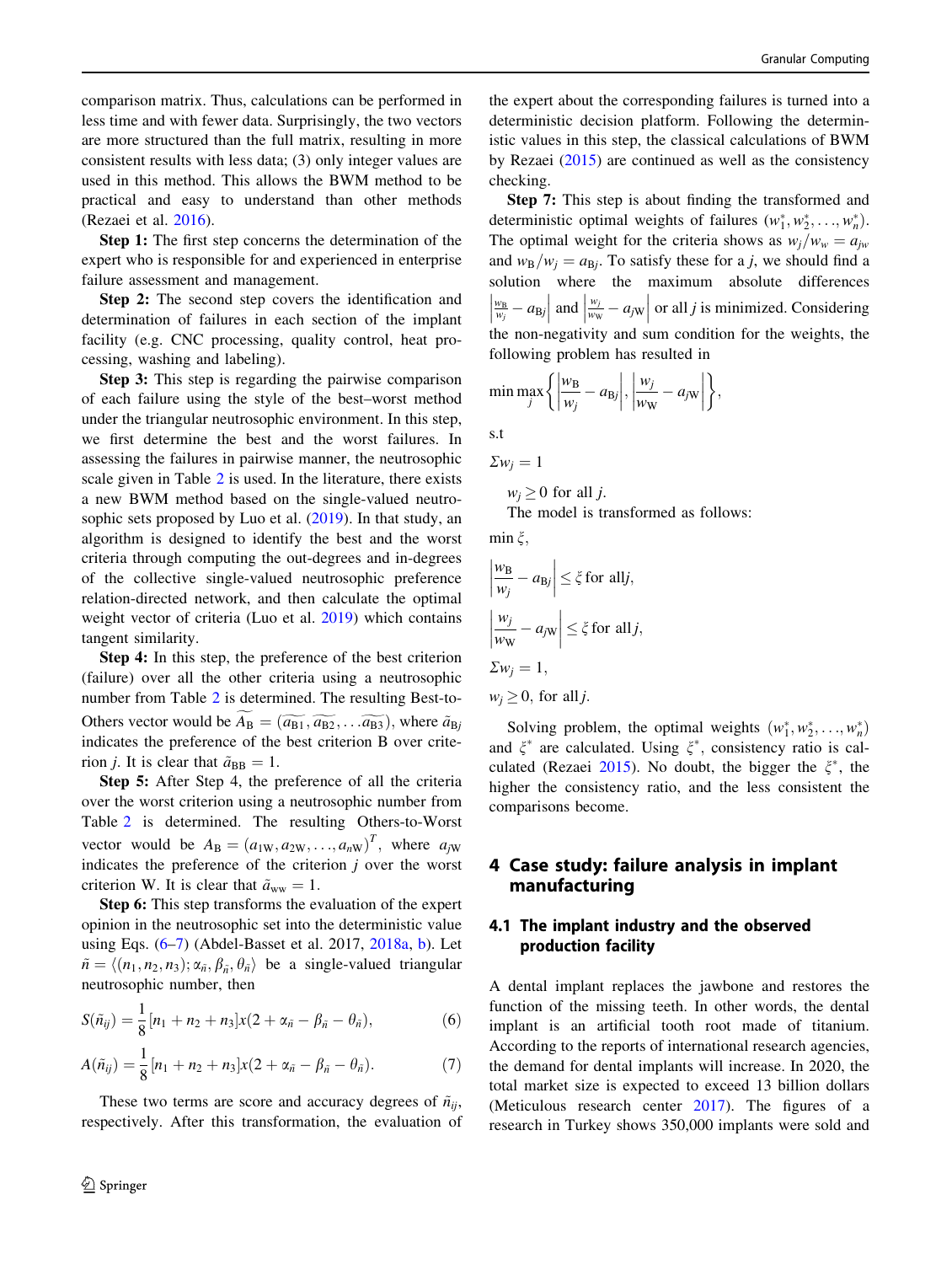| Saaty scale    | Corresponding linguistic term       | Neutrosophic triangular scale    | Reciprocal neutrosophic triangular scale  |
|----------------|-------------------------------------|----------------------------------|-------------------------------------------|
|                | Equally influential (EI)            | $\{(1, 1, 1), 0.5, 0.5, 0.5\}$   | $\{(1, 1, 1), 0.5, 0.5, 0.5\}$            |
| 2              | Sporadic values between EI and SI   | $\{(1, 2, 3), 0.4, 0.65, 0.6\}$  | $\{(0.33, 0.5, 1); 0.4, 0.65, 0.6\}$      |
| 3              | Slightly influential (SI)           | $\{(2, 3, 4), 0.3, 0.75, 0.7\}$  | $\{(0.25, 0.33, 0.5); 0.3, 0.75, 0.7\}$   |
| $\overline{4}$ | Sporadic values between SI and STI  | $\{(3, 4, 5), 0.6, 0.35, 0.4\}$  | $\{(0.2, 0.25, 0.33), 0.6, 0.35, 0.4\}$   |
| .5             | Strongly influential (STI)          | $\{(4, 5, 6), 0.8, 0.15, 0.2\}$  | $\{(0.17, 0.2, 0.25); 0.8, 0.15, 0.2\}$   |
| -6             | Sporadic values between STI and VSI | $\{(5, 6, 7), 0.7, 0.25, 0.3\}$  | $\{(0.14, 0.17, 0.2); 0.7, 0.25, 0.3\}$   |
| 7              | Very strongly influential (VSI)     | $\{(6, 7, 8), 0.9, 0.1, 0.1\}$   | $\{(0.13, 0.14, 0.17); 0.9, 0.1, 0.1\}$   |
| 8              | Sporadic values between VSI and AI  | $\{(7, 8, 9), 0.85, 0.1, 0.15\}$ | $\{(0.11, 0.13, 0.14); 0.85, 0.1, 0.15\}$ |
| 9              | Absolutely influential (AI)         | $\{(9, 9, 9); 1, 0, 0\}$         | $\{(0.11, 0.11, 0.11); 1, 0, 0\}$         |

<span id="page-6-0"></span>Table 2 Linguistic terms and corresponding triangular neutrosophic numbers

it is estimated that 56% of these numbers were used by private dental hospitals and private polyclinics, 29% by freelance dentists, 14% by university dentistry faculties and 1% by public hospitals for the year of 2014 (Implantder 2014). Given this development in the sector, it is expected that the improvement of the production processes will be a trigger for the use and sales of the implant. As well as it becomes essential to uncover the frequently encountered failures in the whole process of the implant industry.

Therefore, we carried out a failure priority analysis for each process of an implant production facility in Turkey. The process at the implant manufacturing plant starts with receiving orders for four product types of implant: abutment, fixture, screw and measure equipment. Then they are sent to be processed at CNC machines. CNC machining process is mandatory for each of the four product types. As soon as they are processed at the CNC machining area, three of them (abutment, fixture and screw) proceed for first washing, first inspection and second washing, respectively. Measure equipment goes for the heat-treating process before first washing. Abutment and screw are inspected second and then labeled. By the labeling process, the production process for abutment and screw is finalized. For fixture products, there is a resorbable blast media (RBM) process before third washing. After third washing, if the product type is the fixture, the production flow is continued by second inspection and labeling. If not, it proceeds to quality control followed by drying. The process flowchart is shown in Fig. [1](#page-7-0). Each process in this flow has its specific failure modes and associated risks. They are described in the following subsections in detail.

## 4.2 Identification of failures

The director of the implant factory, which has been in service since the foundation of the implant factory and has been in charge of all of the production processes and having 10 years of business experience, has been selected to evaluate the failures. In this case study, twenty-four failures of the observed implant facility are evaluated by the director of the implant factory. The descriptions of failures are as follows:

#### 4.2.1 CNC processing (Group A failures)

Titanium or steel rods are machined on CNC machines and brought to the form of fixture, abutment and measuring parts. Three factors cause errors in this section. These factors are materials, cutting tools and coolant. The deformations of cutting tools due to machining cause the products to exceed their specified tolerances. Failure of the coolant to perform its task leads to deformations of the cutting tool and material. Material failure breaks the tool.

#### 4.2.2 The quality control section (Group B failures)

Dental implants are subject to full quality control as they are directly related to human life. In this section, quality control specialists control the products dimensionally and visually. The failure models in this section are all due to the human factor.

#### 4.2.3 Heat treatment section (Group C failures)

Dental implants are intended to function for many years. To achieve the desired mechanical properties, implants are subjected to heat treatment. The temperature at which the products are heated and how long they remain at these temperatures is directly proportional to the success of the heat treatment.

#### 4.2.4 Washing section (Group D failures)

Dental implants used in the mouth should be decontaminated. The primary objective of this process is to purify the chemicals remaining from the coolant in the CNC section. For this purpose, cleaning is carried out by means of soldering and washing with special equipment.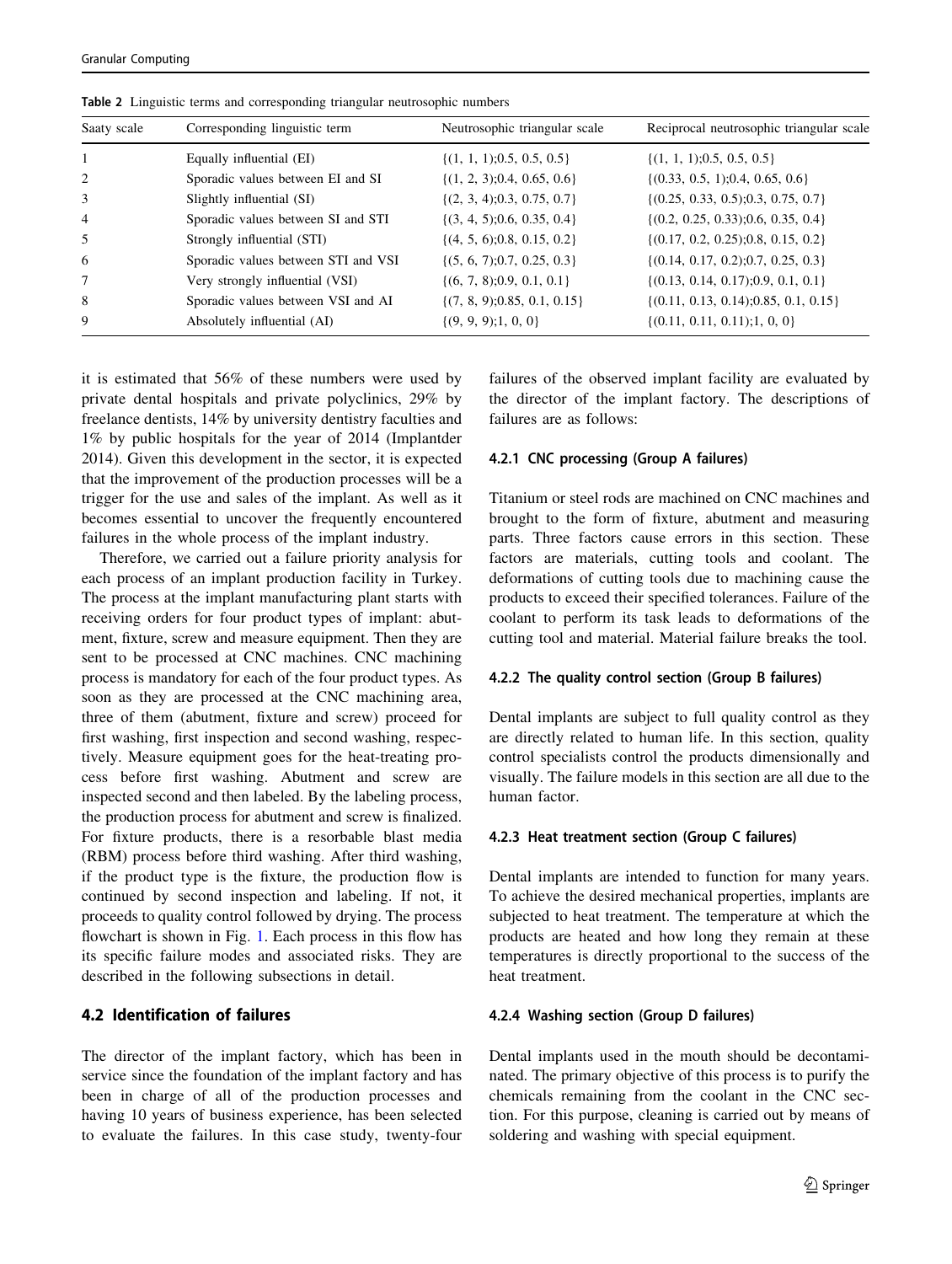<span id="page-7-0"></span>

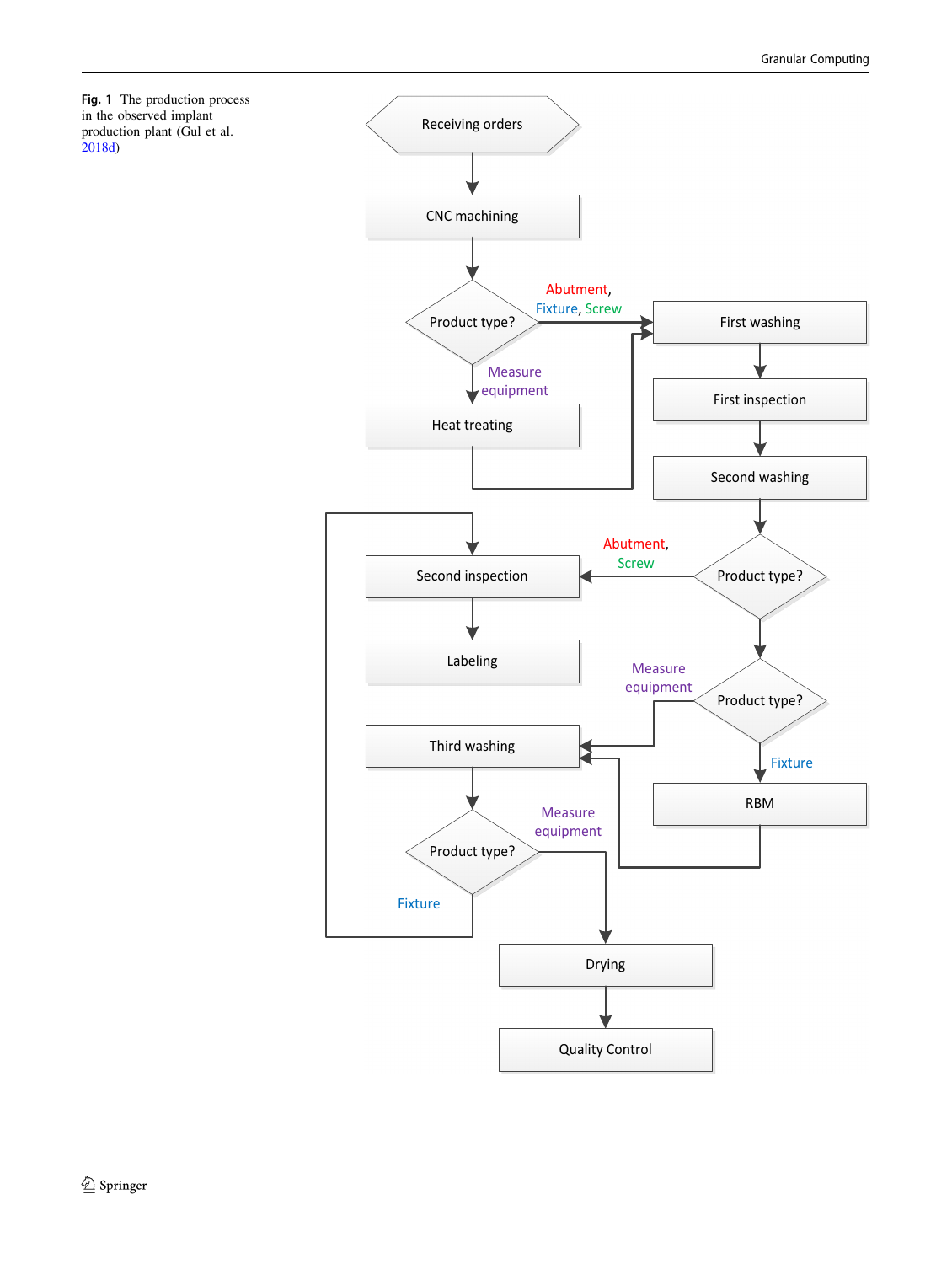#### 4.2.5 Labeling section (Group E failures)

Products are labeled in this section. We pay utmost attention to not mix the products. The serial numbers, production dates and batch numbers of the products must be correct and legible on the product. Otherwise, the product cannot be used.

## 4.3 Application of the proposed NBWM approach

When executing a pairwise comparison  $\tilde{a}_{ij}$ , the decisionmaker expresses both the direction and the strength of the preference *i* over *j*. The importance of *j* to *i* is shown  $\tilde{a}_{ji}$ (Fig. [2](#page-9-0)). The A, B, C, D and E refer to the failures that emerged in the following sections of the observed implant facility: CNC processing, quality control, heat treatment, washing and labeling. To obtain the importance weight of these main failure modes and the sub-failures in each of the five sections, we utilized our proposed NBWM approach.

The mathematical computations for each main failure mode using NBWM are performed as follows:

min $\xi$ s:t:

$$
\left| \frac{w_{\rm E}}{w_{\rm D}} - \tilde{8} \right| \leq \xi, \left| \frac{w_{\rm E}}{w_{\rm C}} - \tilde{4} \right| \leq \xi, \left| \frac{w_{\rm E}}{w_{\rm B}} - \tilde{7} \right| \leq \xi, \left| \frac{w_{\rm E}}{w_{\rm A}} - \tilde{9} \right| \leq \xi, \left| \frac{w_{\rm B}}{w_{\rm A}} - \tilde{2} \right| \leq \xi, \left| \frac{w_{\rm C}}{w_{\rm A}} - \tilde{3} \right| \leq \xi, \left| \frac{w_{\rm D}}{w_{\rm A}} - \tilde{1} \right| \leq \xi, w_{\rm A} + w_{\rm B} + w_{\rm C} + w_{\rm D} + w_{\rm E} = 1, w_{\rm A}, w_{\rm B}, w_{\rm C}, w_{\rm D}, w_{\rm E} \geq 0,
$$

where  $w_A$ ,  $w_B$ ,  $w_C$ ,  $w_D$ ,  $w_E$  stand for the importance weight of main failures. After demonstrating the NBWM calculation procedure as above, the transformations of the expert opinion from neutrosophic number into the deterministic value using Eqs.  $(6-7)$  have been performed. Thus, the problem has turned into classical BWM.

To solve this classical BWM problem, the procedure of Rezaei ([2015\)](#page-13-0) is followed. The transformed version of the problem regarding the main failures (referring to A, B, C, D and E) is arranged in mathematical programming as follows:

$$
\min_{\begin{subarray}{l} \forall x \in \mathbb{R} \\ |w_B - 7.800| < \xi, \\ \left| \frac{w_E}{w_D} - 7.800 \right| < \xi, \\ \left| \frac{w_E}{w_A} - 2.775 \right| < \xi, \\ \left| \frac{w_B}{w_A} - 0.863 \right| < \xi, \\ \left| \frac{w_C}{w_A} - 0.956 \right| < \xi, \\ \left| \frac{w_D}{w_A} - 0.563 \right| < \xi, \\ w_A + w_B + w_C + w_D + w_E = 1, \\ w_A, w_B, w_C, w_D, w_E \ge 0.
$$

We recommend the CI calculation procedure to determine how consistent the evaluation is. In classical BWM, evaluations are made using 1–9 numbers. The highest value of  $a_{BW} = 9$ . A different consistency table is required since it uses transformed neutrosophic numbers. The NBWM, the value of 10.125, is used instead of the value of 9. Therefore, we propose a consistency ratio for the NBWM.

 $a_{ij} \in \{1, \ldots, a_{BW}\}\.$  Where the highest possible value of  $a_{BW}$  is  $\tilde{9}$ . As for the minimum consistency  $a_{\text{B}i} = a_{\text{jw}} = a_{\text{BW}},$  we have  $(a_{\text{BW}} - \xi)(a_{\text{BW}} - \xi) = (a_{\text{BW}} + \xi).$  $\xi^2 - (1 + 2a_{BW})\xi + (a_{BW}^2 - a_{BW}) = 0.$ 

Solving for different values of  $a_{BW} \in \{ \tilde{1}, \tilde{2}, \ldots \tilde{9} \}$  we can find the maximum possible  $\xi$  (max  $\xi$ ). We use these maximum values as the consistency index (Table [3](#page-9-0)).

For the consistency ratio, the consistency index for this problem is 15.153 (see Table [3](#page-9-0)) and the consistency ratio is 1.2492/15.153 = 0.082 which implies a very good consistency.

The mathematical programming models created for failure models in each section are given in the following. min  $\zeta$ 

st:

$$
\begin{aligned}\n\left|\frac{w_{A3}}{w_{A1}} - \tilde{9}\right| &\leq \xi, \left|\frac{w_{A3}}{w_{A2}} - \tilde{3}\right| \leq \xi, \left|\frac{w_{A3}}{w_{A4}} - \tilde{5}\right| \leq \xi, \left|\frac{w_{A3}}{w_{A5}} - \tilde{6}\right| \leq \xi, \\
\left|\frac{w_{A2}}{w_{A1}} - \tilde{1}\right| &\leq \xi, \left|\frac{w_{A4}}{w_{A1}} - \tilde{3}\right| \leq \xi, \left|\frac{w_{A5}}{w_{A1}} - \tilde{3}\right| \leq \xi, \\
w_{A1} + w_{A2} + w_{A3} + w_{A4} + w_{A5} = 1, \\
w_{A1}, w_{A2}, w_{A3}, w_{A4}, w_{A5} \geq 0,\n\end{aligned}
$$

min  $\xi$ 

st.  
\n
$$
\left|\frac{w_{B2}}{w_{B1}} - \tilde{9}\right| \leq \xi, \left|\frac{w_{B2}}{w_{B3}} - \tilde{2}\right| \leq \xi, \left|\frac{w_{B2}}{w_{B4}} - \tilde{4}\right| \leq \xi,
$$
\n
$$
\left|\frac{w_{B3}}{w_{B1}} - \tilde{3}\right| \leq \xi, \left|\frac{w_{B4}}{w_{B1}} - \tilde{3}\right| \leq \xi,
$$
\n
$$
w_{B1} + w_{B2} + w_{B3} + w_{B4} = 1,
$$
\n
$$
w_{B1}, w_{B2}, w_{B3}, w_{B4} \geq 0,
$$

min  $\zeta$ 

$$
\begin{aligned}\n\left| \frac{w_{\text{C3}}}{w_{\text{C4}}} - \tilde{9} \right| &\leq \xi, \left| \frac{w_{\text{C3}}}{w_{\text{C2}}} - \tilde{2} \right| \leq \xi, \left| \frac{w_{\text{C3}}}{w_{\text{C1}}} - \tilde{3} \right| \leq \xi, \\
\left| \frac{w_{\text{C2}}}{w_{\text{C4}}} - \tilde{3} \right| &\leq \xi, \left| \frac{w_{\text{C1}}}{w_{\text{C4}}} - \tilde{2} \right| \leq \xi, \\
w_{\text{C1}} + w_{\text{C2}} + w_{\text{C3}} + w_{\text{C4}} &= 1, \\
w_{\text{C1}}, w_{\text{C2}}, w_{\text{C3}}, w_{\text{C4}} &\geq 0,\n\end{aligned}
$$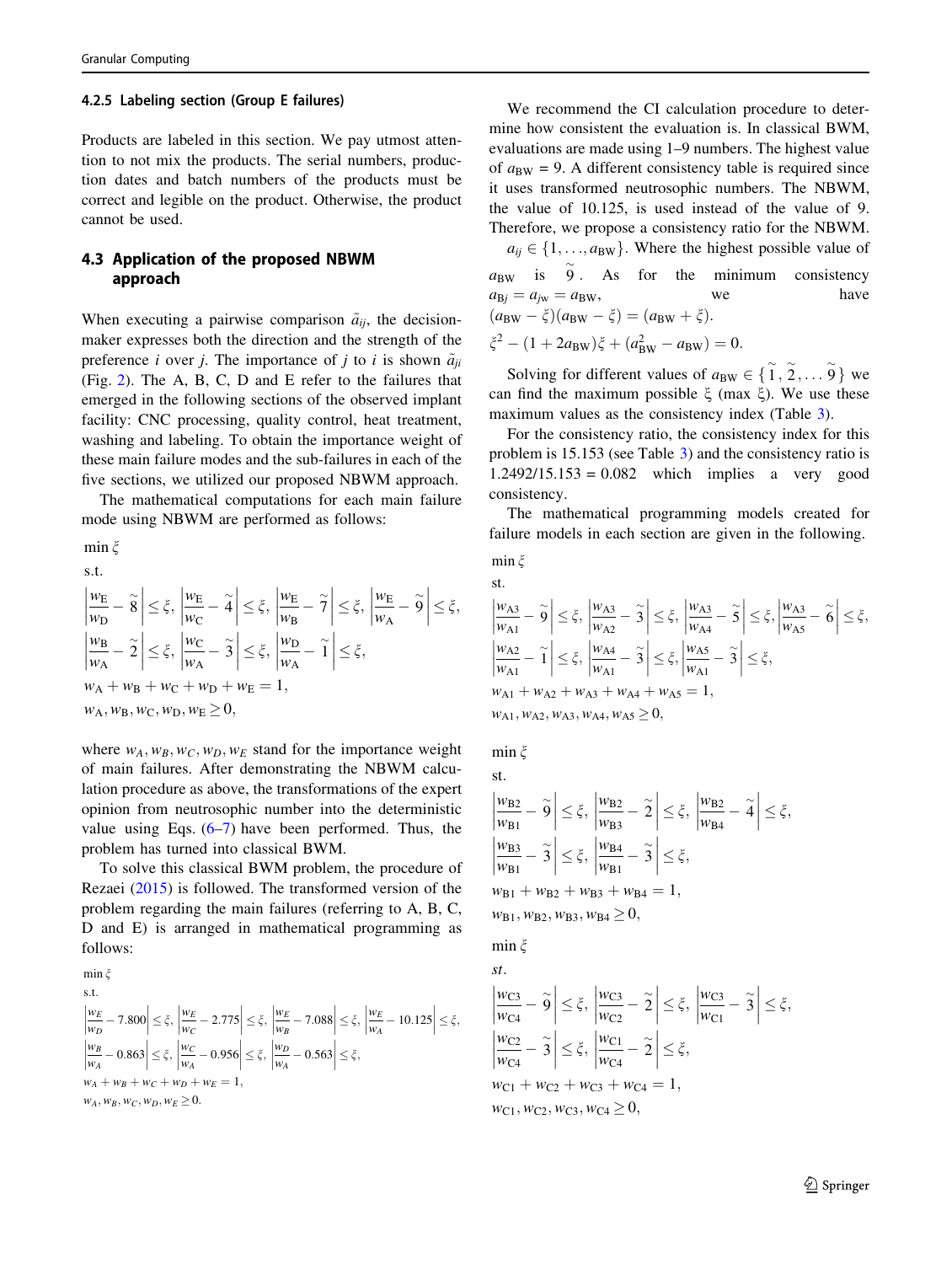# BWM

<span id="page-9-0"></span>

Table 3 Consistency index rable 5 Consistency much  $a_{BW}$  (Neutrosophic)

min  $\xi$ 

st.  
\n
$$
\left|\frac{w_{D1}}{w_{D2}} - \tilde{9}\right| \leq \xi, \left|\frac{w_{D1}}{w_{D3}} - \tilde{4}\right| \leq \xi,
$$
\n
$$
\left|\frac{w_{D3}}{w_{D2}} - \tilde{3}\right| \leq \xi,
$$
\n
$$
w_{D1} + w_{D2} + w_{D3} = 1,
$$
\n
$$
w_{D1}, w_{D2}, w_{D3} \geq 0,
$$
\n
$$
\min \xi
$$
\nst.  
\n
$$
\left|\frac{w_{E2}}{w_{E3}} - \tilde{9}\right| \leq \xi, \left|\frac{w_{E2}}{w_{E1}} - \tilde{5}\right| \leq \xi,
$$
\n
$$
\left|\frac{w_{E1}}{w_{E3}} - \tilde{3}\right| \leq \xi,
$$
\n
$$
w_{E1} + w_{E2} + w_{E3} = 1,
$$
\n
$$
w_{E1}, w_{E2}, w_{E3} \geq 0.
$$

After solving the mathematical models for each section where each failure emerged (A–E) and each failure (A1,…A5, B1,.. B4, C1,…, C4, D1,…, D3, E1,…E3) by Lindo 16.0, the weights are calculated as in Table [4](#page-10-0). The consistency index values for each failure group are provided in Table [5](#page-10-0). According to these results, the most severe section in this implant manufacturing plant is the labeling section with a weight value of 0.6121. It is followed by the sections of the heat treatment section (a weight value of 0.1521), quality control section (a weight value of 0.0734), washing section (a weight value of 0.0934) and CNC processing section (a weight value of 0.0690). When the failures are investigated in terms of prioritization, disorder labeling of products (E2), incorrect labeling (E1) and product blackout error (C3) are determined to be the most critical failure modes.

Due to the health procedures in the country, the production dates and serial numbers of the dental implants should be clearly and comprehensively present in the product. Otherwise, these products will not be sold. Therefore, "disorder labeling of products" has been determined as the most important failure by the decisionmaker. The second most important failure is "*Incorrect* labeling." This failure is very similar to "*disorder labeling* of products.'' Titanium alloys are relatively soft, so they are subjected to heat treatment to improve their mechanical properties. The most important parameters of the heat treatment are temperature and time. If these parameters are set above the reference values, "Products blackout error" failure may occur. Another way to prevent this error is to calibrate the heat treatment thermocouple and change it at the end of its life. During the CNC operation, coolant is used to protect the cutting tool and reduce the processing temperature. If these refrigerant chemicals are not cleaned, it may cause harm to human health. ''Incorrect washing error'' occurs because the washing parameters cannot be determined correctly.

## 4.4 Comparative study

To strengthen the results of the current study, a comparative study is performed. In this follow-up study, two different versions of BWM are utilized. The applied comparison methods are classical BWM and fuzzy BWM (FBWM). The overall results of the comparisons are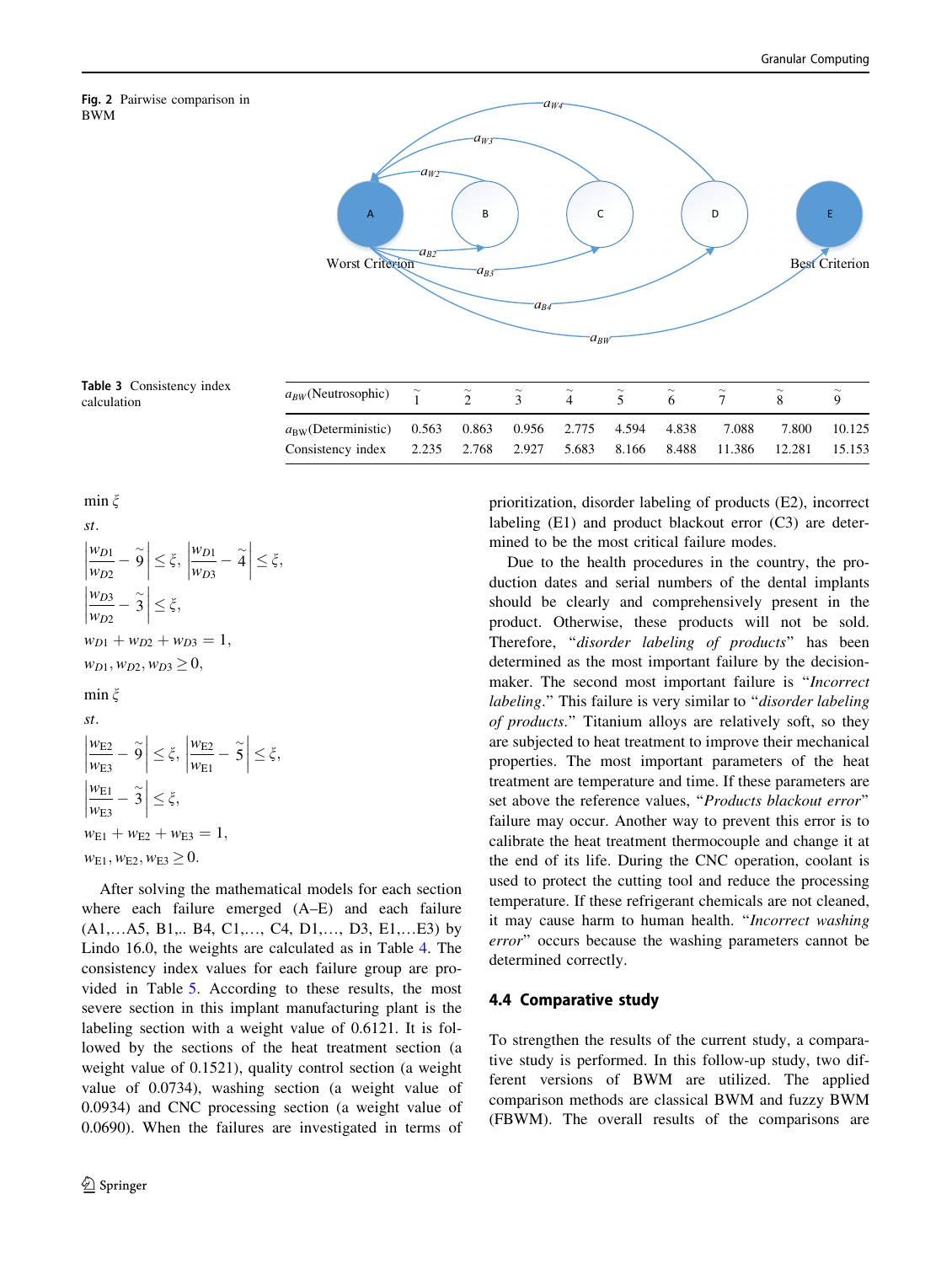<span id="page-10-0"></span>

| <b>Table 4</b> Results of NBWM: weights of failures |
|-----------------------------------------------------|
|-----------------------------------------------------|

| Code           | Failure mode                                                   | Local weights | Global weights | Ranking order |
|----------------|----------------------------------------------------------------|---------------|----------------|---------------|
| A              | CNC processing section                                         |               | 0.0690         |               |
| A <sub>1</sub> | Size error                                                     | 0.0712        | 0.0049         | 19            |
| A <sub>2</sub> | Diameter error                                                 | 0.1883        | 0.0130         | 12            |
| A <sub>3</sub> | Internal hole diameter error                                   | 0.5722        | 0.0395         | 7             |
| A <sub>4</sub> | Errors due to cutting tools break                              | 0.0857        | 0.0059         | 16            |
| A <sub>5</sub> | Errors caused by cooling fluid                                 | 0.0827        | 0.0057         | 17            |
| B              | <b>Ouality Control section</b>                                 |               | 0.0734         |               |
| B1             | Blasting error due to product contact                          | 0.0724        | 0.0053         | 18            |
| B <sub>2</sub> | Incorrect measurement error                                    | 0.5919        | 0.0435         | 6             |
| B <sub>3</sub> | Lost or accidentally mixing of product                         | 0.2104        | 0.0155         | 11            |
| <b>B4</b>      | Failure to detect surface defects during the visual inspection | 0.1253        | 0.0092         | 14            |
| $\mathsf{C}$   | Heat Treatment section                                         |               | 0.1521         |               |
| C <sub>1</sub> | Failure to reach undesired hardness                            | 0.1888        | 0.0287         | 9             |
| C <sub>2</sub> | Oxidation error                                                | 0.1951        | 0.0297         | 8             |
| C <sub>3</sub> | Products blackout error                                        | 0.5489        | 0.0835         | 3             |
| C <sub>4</sub> | Disorder of products in the heat treatment process             | 0.0671        | 0.0102         | 14            |
| D              | Washing section                                                |               | 0.0934         |               |
| D1             | Incorrect washing error                                        | 0.7347        | 0.0686         | 4             |
| D2             | Failure to dry                                                 | 0.0828        | 0.0077         | 15            |
| D <sub>3</sub> | Incorrect determination of the detergent amount                | 0.1826        | 0.0171         | 10            |
| Е              | Labeling section                                               |               | 0.6121         |               |
| E1             | Incorrect labeling                                             | 0.1439        | 0.0881         | 2             |
| E2             | Disorder labeling of products                                  | 0.7734        | 0.4734         | 1             |
| E3             | Missing or over-labeling                                       | 0.0828        | 0.0507         | 5             |

Table 5 Results of the consistency values

| Failure mode groups                  | Consistency value |
|--------------------------------------|-------------------|
| General evaluation of failure groups | 0.082             |
| Failures of group A                  | 0.137             |
| Failures of group B                  | 0.129             |
| Failures of group C                  | 0.129             |
| Failures of group D                  | 0.040             |
| Failures of group E                  | 0.052             |
|                                      |                   |

provided in Table [6](#page-11-0). When comparing the results of NBWM and BWM, it is easily observed that the priority rankings of the first three failures remain the same. Moreover, the least important failure is the same for both methods. The second comparison is performed between NBWM and FBWM methods. The failures of E2 and E1 that emerged in the labeling process have the highest priority ranking orders in both methods. The results of both classical BWM and FBWM are seen to be consistent with the proposed NBWM method. The authors conclude that the property of neutrosophy in considering failures can provide as good results as the other two methods. It is obvious that a straightforward comparison can be misleading. To discuss the usefulness of the ranking found by the NBWM approach, a correlation analysis is applied to measure the correlation coefficients between the final values of NBWM, classical BWM and FBWM. The results of the correlation analysis are given in Table [7.](#page-12-0)

Various applications of correlation analysis have been performed by some authors in the literature (Büyüközkan and Göçer [2019;](#page-12-0) Pamucar et al. [2018\)](#page-13-0). This analysis aims to find the relationship among rankings obtained by the NBWM and the other two methodologies. The strength of the correlation can be described verbally by the following values: the values "0.00-0.19," "0.20-0.39," "0.40-059," ''0.60–0.79'' and ''0.80–1.00'' indicate ''Very Weak,'' ''Weak,'' ''Moderate,'' ''Strong'' and ''Very Strong'' statistical significance, respectively (Büyüközkan and Göçer [2019](#page-12-0); Pamucar et al. [2018\)](#page-13-0). From Table [7,](#page-12-0) it is seen that there is a very strong and positive correlation (with a correlation coefficient of 99.8% and 92.9%, respectively) between the proposed NBWM method and the other two compared methods (classical BWM and FBWM).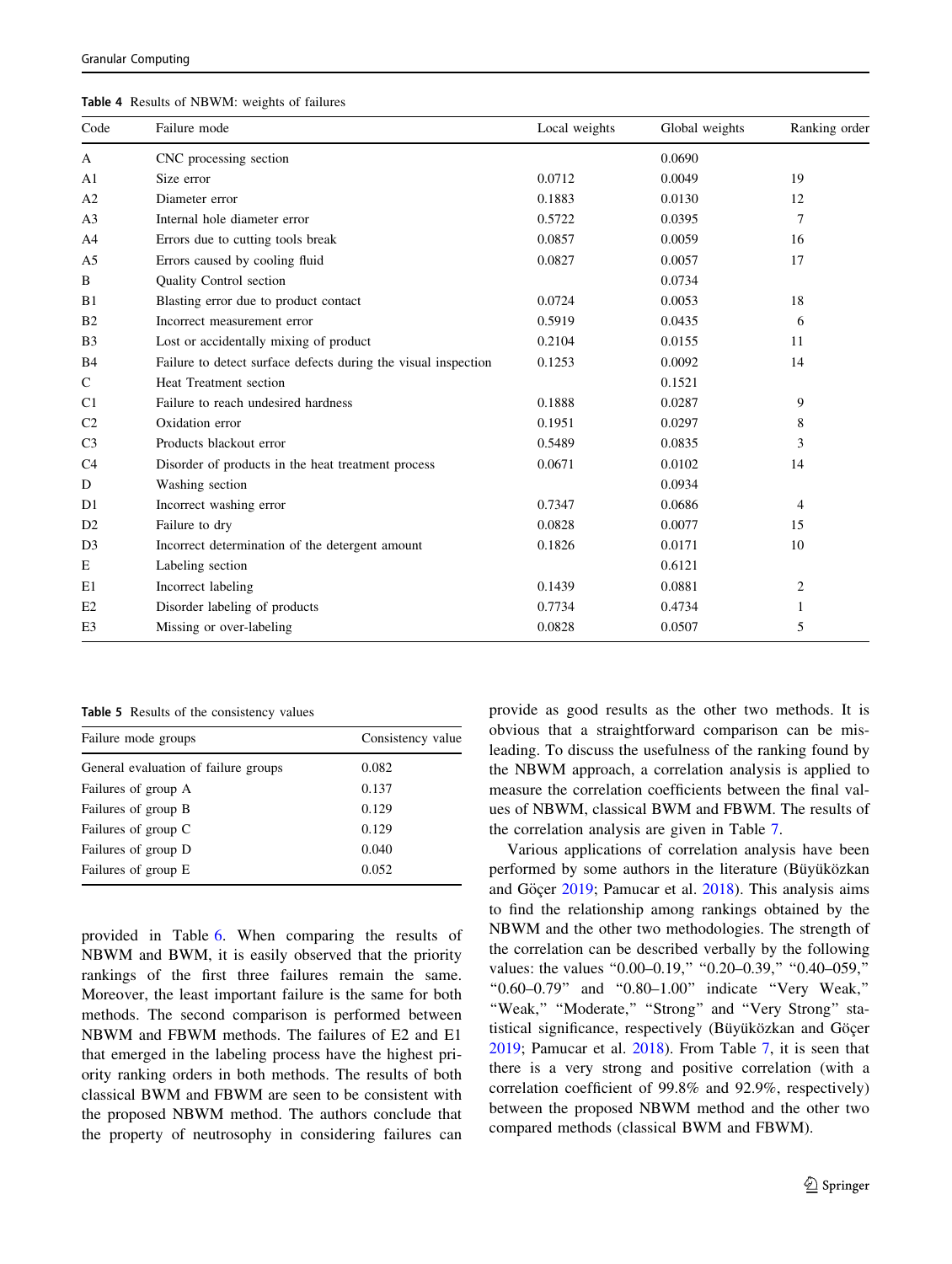| Failure no.               | <b>NBWM</b>  |               |      | <b>BWM</b>   |               |              | <b>FBWM</b>  |               |                |
|---------------------------|--------------|---------------|------|--------------|---------------|--------------|--------------|---------------|----------------|
|                           | Local weight | Global weight | Rank | Local weight | Global weight | Rank         | Local weight | Global weight | Rank           |
| Section A failures        |              | 0.0690        |      |              | 0.0641        |              |              | 0.1640        |                |
| A1                        | 0.0712       | 0.0049        | 19   | 0.0633       | 0.0041        | 19           | 0.1032       | 0.0169        | 19             |
| A2                        | 0.1883       | 0.0130        | 12   | 0.1364       | 0.0087        | 14           | 0.2207       | 0.0362        | 11             |
| A <sub>3</sub>            | 0.5722       | 0.0395        | 7    | 0.5665       | 0.0363        | 7            | 0.3347       | 0.0549        | 6              |
| A4                        | 0.0857       | 0.0059        | 16   | 0.1169       | 0.0075        | 15           | 0.1787       | 0.0293        | 14             |
| A <sub>5</sub>            | 0.0827       | 0.0057        | 17   | 0.1169       | 0.0075        | 16           | 0.1626       | 0.0267        | 15             |
| <b>Section B failures</b> |              | 0.0734        |      |              | 0.0944        |              |              | 0.1337        |                |
| B1                        | 0.0724       | 0.0053        | 18   | 0.0635       | 0.0060        | 17           | 0.1292       | 0.0173        | 18             |
| B2                        | 0.5919       | 0.0435        | 6    | 0.5556       | 0.0525        | 4            | 0.4050       | 0.0542        | 7              |
| B <sub>3</sub>            | 0.2104       | 0.0155        | 11   | 0.2222       | 0.0210        | 10           | 0.2392       | 0.0320        | 12             |
| <b>B4</b>                 | 0.1253       | 0.0092        | 14   | 0.1587       | 0.0150        | 11           | 0.2265       | 0.0303        | 13             |
| Section C failures        |              | 0.1521        |      |              | 0.1586        |              |              | 0.1762        |                |
| C1                        | 0.1888       | 0.0287        | 9    | 0.1593       | 0.0253        | 9            | 0.2300       | 0.0405        | 9              |
| C <sub>2</sub>            | 0.1951       | 0.0297        | 8    | 0.2240       | 0.0355        | 8            | 0.2375       | 0.0419        | 8              |
| C <sub>3</sub>            | 0.5489       | 0.0835        | 3    | 0.5520       | 0.0875        | 3            | 0.4022       | 0.0709        | $\overline{4}$ |
| C <sub>4</sub>            | 0.0671       | 0.0102        | 13   | 0.0647       | 0.0103        | 13           | 0.1302       | 0.0229        | 16             |
| Section D failures        |              | 0.0934        |      |              | 0.0717        |              |              | 0.1320        |                |
| D1                        | 0.7347       | 0.0686        | 4    | 0.7281       | 0.0522        | 5            | 0.5495       | 0.0725        | $\mathbf{3}$   |
| D2                        | 0.0828       | 0.0077        | 15   | 0.0789       | 0.0057        | 18           | 0.1646       | 0.0217        | 17             |
| D <sub>3</sub>            | 0.1826       | 0.0171        | 10   | 0.1930       | 0.0138        | 12           | 0.2859       | 0.0377        | 10             |
| Section E failures        |              | 0.6121        |      |              | 0.6112        |              |              | 0.3941        |                |
| E1                        | 0.1439       | 0.0881        | 2    | 0.1439       | 0.0879        | $\mathbf{2}$ | 0.2508       | 0.0988        | $\mathbf{2}$   |
| E2                        | 0.7734       | 0.4734        | 1    | 0.7734       | 0.4727        | $\mathbf{1}$ | 0.5860       | 0.2310        | $\mathbf{1}$   |
| E <sub>3</sub>            | 0.0828       | 0.0507        | 5    | 0.0828       | 0.0506        | 6            | 0.1632       | 0.0643        | 5              |
|                           |              |               |      |              |               |              |              |               |                |

<span id="page-11-0"></span>Table 6 Results of the comparative study

The bold fonts show the priority rankings of the first three failures according to three methods

## 4.5 Sustainable packaging and eco-labeling system suggestion for the observed facility

In light of the results obtained from the study, the most critical failure modes are determined as E1 (incorrect labeling) and E2 (disorder labeling of products). New and sustainable packaging and labeling automation system has been proposed to minimize the impact of these failure modes. With this proposed automation system, the size of the product, the material, the lot, the factory must be written in Turkish and English with a legible form on the label as required by the legal requirement. The necessary information will be obtained from the Enterprise Resource Planning (ERP) program. Therefore, this machine should be integrated with the ERP system. Also, the label used in products must be made of recyclable material. To maintain its activities healthily, the company needs to pack approximately 3000 implants a day. Sterilization is very important in the manufacturing process. The materials to

be used in a sustainable packaging system must be antibacterial and resistant to corrosive effects.

## 5 Conclusion

The failure assessment process includes three important pillars of safety described as (1) identifying potential failures and its effects, (2) quantifying their priorities and (3) determining appropriate ways to reduce its negative effects into acceptable levels. Several approaches are proposed to prioritize failures and associated effects qualitatively, quantitatively or semi-quantitatively. MCDM approaches are forefront that they have the ability to express the failures verbally based on decision-makers' subjective judgments. Different types of uncertainties are explained by MCDM approaches using fuzzy sets in general. Since fuzzy sets focus only on membership value in decisionmaking, neutrosophic sets are more suitable in modeling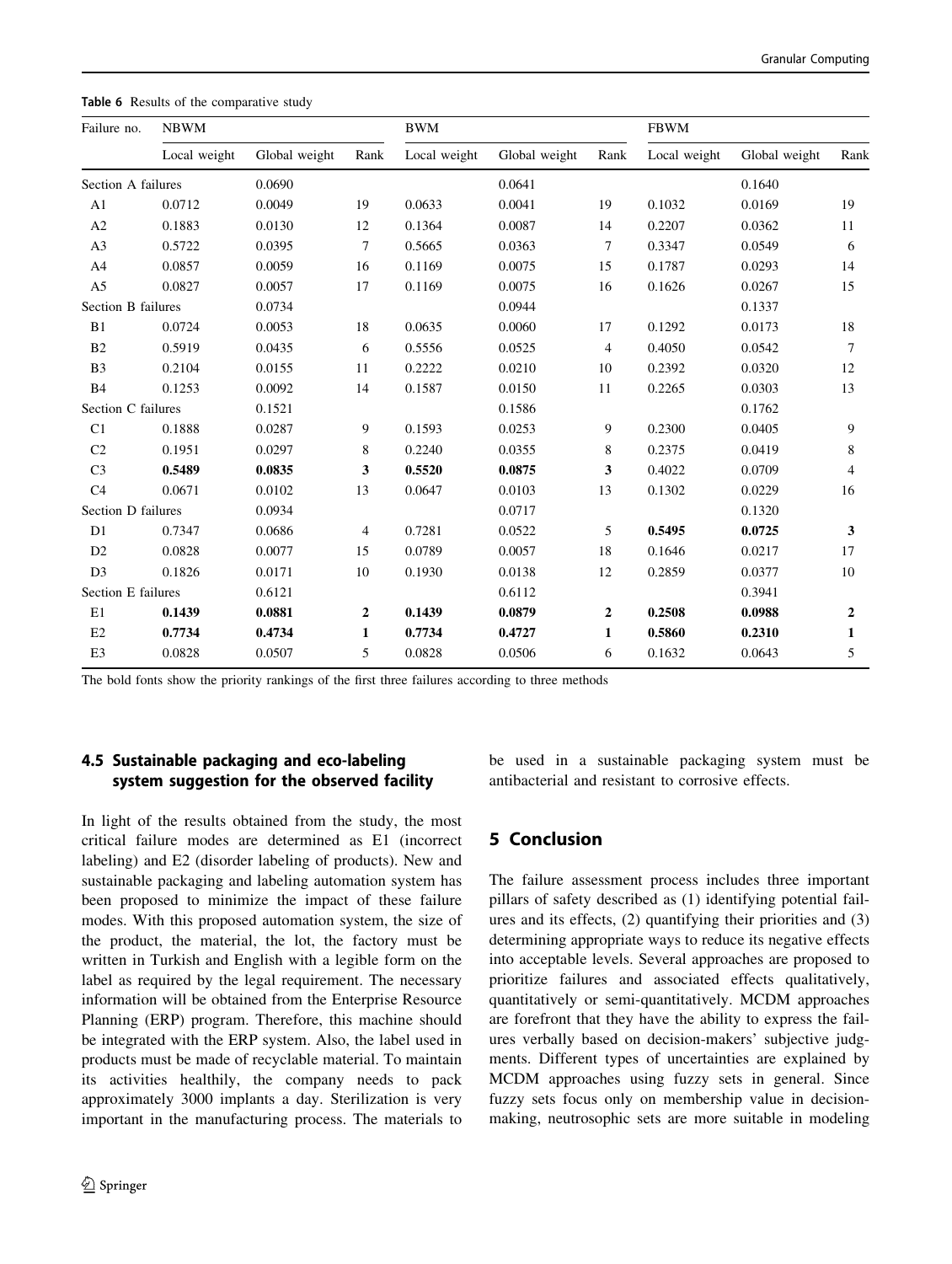<span id="page-12-0"></span>

|  |  |  | Table 7 Results of correlation analysis |  |
|--|--|--|-----------------------------------------|--|
|--|--|--|-----------------------------------------|--|

|             | NBWM  | BWM   | <b>FBWM</b> |
|-------------|-------|-------|-------------|
| <b>NBWM</b> | 1.000 |       |             |
| <b>BWM</b>  | 0.998 | 1.000 |             |
| <b>FBWM</b> | 0.929 | 0.928 | 1.000       |
|             |       |       |             |

the real-world problems better than classical fuzzy sets by proposing three membership values named as truth-membership, indeterminacy-membership and falsity-membership. Therefore, in this study, a new failure assessment approach based on NBWM is proposed and a case study is also performed in the implant production industry.

The BWM proposed a promising vector-based MCDM method using less data and provides reliable results. However, BWM only uses integer values. The pairwise comparison can be done using only two vectors. This requires fewer data and less time. Surprisingly, the structure constructed with two vectors yields more consistent results than the full pair comparison matrix. In this respect, it is more practical than other MCDM methods. Since the single BWM has failed to handle imprecise and vague information which usually exists in real-world problems, we integrated neutrosophic set and BWM. Thus, the proposed model can reflect uncertainty and ambiguity in realworld problems better than BWM. This approach can make the decision-making process more dynamic, considering the benefits of BWM and neutrosophic sets either individually or in integration. This study contributes to the literature in some aspects as follows:

- Although the BWM method is used in many areas, it is not used for failure assessment before.
- Neutrosophic sets and BWM are merged for the first time in the literature. As well as it has been proposed for the first time, it has been applied to failure assessment problem.
- A real-case study is provided for the implant industry, which has not been previously studied.
- A comparative study with classical BWM and FBWM is also carried out to test the validity of the proposed NBWM.
- A new inconsistency index table for NBWM has been attached.
- An essential managerial implication to set up a new sustainable packaging and eco-labeling system for the observed facility is suggested regarding NBWM results.

In the future study, we will also apply this proposed methodology to some other areas, such as plastic injection and pistol production. Also, this methodology can be integrated with other methods such as neutrosophic AHP and applied for any other case studies.

## References

- Abdel-Baset M, Chang V, Gamal A, Smarandache F (2019) An integrated neutrosophic ANP and VIKOR method for achieving sustainable supplier selection: a case study in importing field. Comput Ind 106:94–110
- Abdel-Basset M, Mohamed M, Zhou Y, Hezam I (2017) Multicriteria group decision making based on neutrosophic analytic hierarchy process. J Intell Fuzzy Syst 33(6):4055-4066
- Abdel-Basset M, Mohamed M, Sangaiah AK (2018a) Neutrosophic AHP-Delphi Group decision-making model based on trapezoidal neutrosophic numbers. J Ambient Intell Humanized Computing 9(5):1427–1443
- Abdel-Basset M, Manogaran G, Gamal A, Smarandache F (2018b) A hybrid approach of neutrosophic sets and DEMATEL method for developing supplier selection criteria. Design Autom Embed Syst 22(3):257–278
- Adem A, Çolak A, Dağdeviren M (2018) An integrated model using SWOT analysis and Hesitant fuzzy linguistic term set for evaluation occupational safety risks in life cycle of wind turbine. Saf Sci 106:184–190
- Ahmad WNKW, Rezaei J, Sadaghiani S, Tavasszy LA (2017) Evaluation of the external forces affecting the sustainability of oil and gas supply chain using best worst method. J Clean Prod 153:242–252
- Ahmadi HB, Kusi-Sarpong S, Rezaei J (2017) Assessing the social sustainability of supply chains using best worst method. Resour Conserv Recycl 126:99–106
- Ak MF, Gul M (2019) AHP–TOPSIS integration extended with pythagorean fuzzy sets for information security risk analysis. Complex Intell Syst 5(2):113–126
- Biswas P, Pramanik S, Giri BC (2015) Cosine similarity measure based multi-attribute decision-making with trapezoidal fuzzy neutrosophic numbers. Neutrosophic Sets Syst 8:46–56
- Biswas P, Pramanik S, Giri BC (2016) TOPSIS method for multiattribute group decision-making under single-valued neutrosophic environment. Neural Comput Appl 27(3):727–737
- Büyüközkan G, Göçer F (2019) Smart medical device selection based on intuitionistic fuzzy Choquet integral. Soft Comput 23(20):10085–10103
- Can GF (2018) An intuitionistic approach based on failure mode and effect analysis for prioritizing corrective and preventive strategies. Hum Factors Ergon Manuf Serv Ind. [https://doi.org/10.](https://doi.org/10.1002/hfm.20729) [1002/hfm.20729](https://doi.org/10.1002/hfm.20729)
- Chen SM, Yang MW, Yang SW, Sheu TW, Liau CJ (2012) Multicriteria fuzzy decision making based on interval-valued intuitionistic fuzzy sets. Expert Syst Appl 39(15):12085–12091
- Chen SM, Cheng SH, Lan TC (2016) Multicriteria decision making based on the TOPSIS method and similarity measures between intuitionistic fuzzy values. Inf Sci 367:279–295
- Chi P, Liu P (2013) An extended TOPSIS method for the multiple attribute decision making problems based on interval neutrosophic set. Neutrosophic Sets Syst 1(1):63–70
- Deli I, Subas Y (2014) Single valued neutrosophic numbers and their applications to multicriteria decision making problem. Neutrosophic Sets Syst 2(1):1–13
- Deli I, Şubaş Y (2017a) Some weighted geometric operators with SVTrN-numbers and their application to multi-criteria decision making problems. J Intell Fuzzy Syst 32(1):291–301
- Deli I, Şubaş Y (2017b) A ranking method of single valued neutrosophic numbers and its applications to multi-attribute decision making problems. Int J Mach Learn Cybern 8(4):1309–1322
- Garg H (2019) Algorithms for possibility linguistic single-valued neutrosophic decision-making based on COPRAS and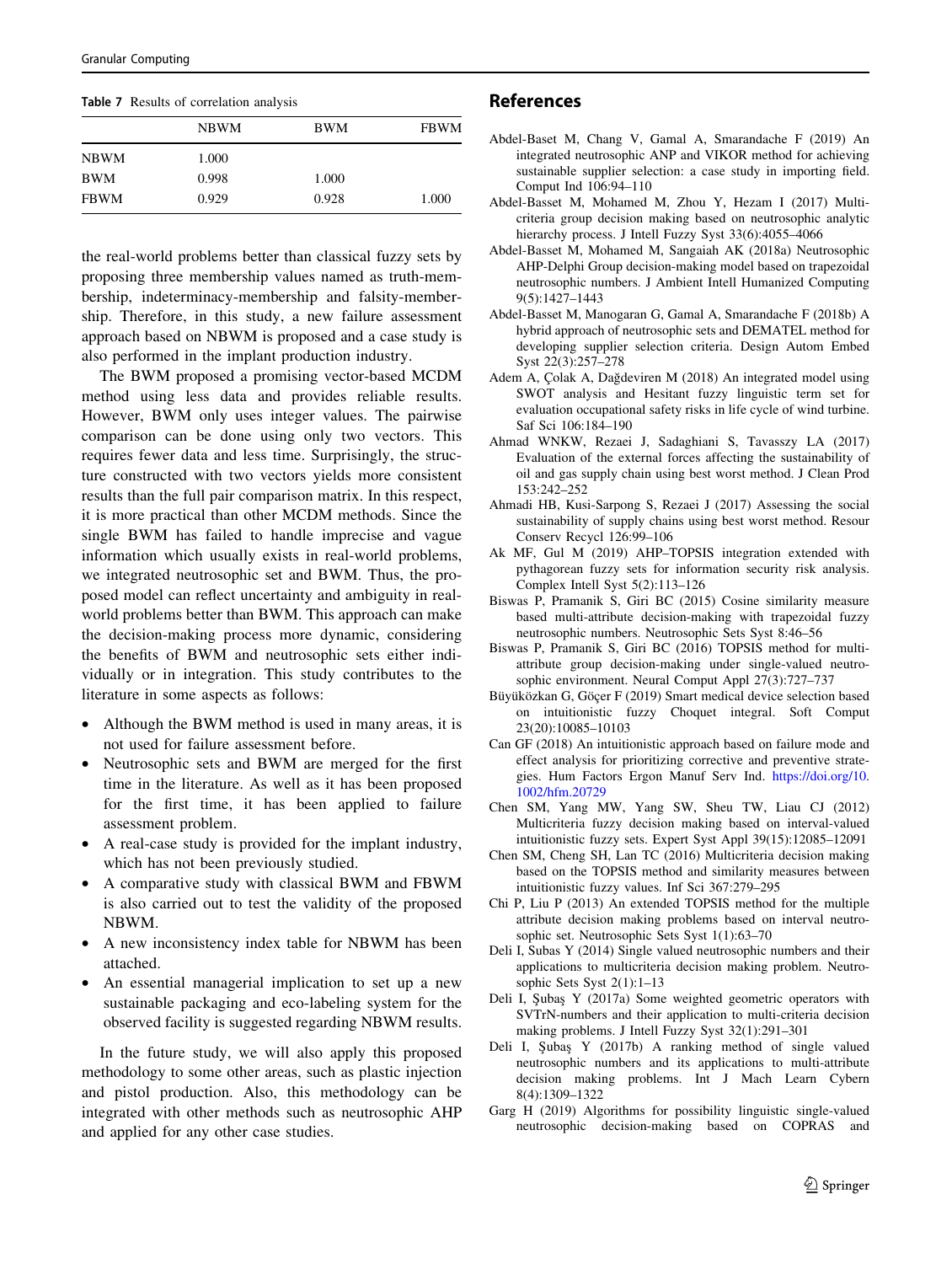<span id="page-13-0"></span>aggregation operators with new information measures. Measurement 138:278–290

- Garg H, Nancy (2019) Multiple criteria decision making based on frank Choquet Heronian mean operator for single-valued neutrosophic sets. Appl Comput Math 18(2):163–188
- Gul M (2018a) A review of occupational health and safety risk assessment approaches based on multi-criteria decision-making methods and their fuzzy versions. Hum Ecolog Risk Assess 24(7):1723–1760
- Gul M (2018b) Application of Pythagorean fuzzy AHP and VIKOR methods in occupational health and safety risk assessment: the case of a gun and rifle barrel external surface oxidation and coloring unit. Int J Occup Safety Ergon. [https://doi.org/10.1080/](https://doi.org/10.1080/10803548.2018.1492251) [10803548.2018.1492251](https://doi.org/10.1080/10803548.2018.1492251)
- Gul M, Ak MF (2018) A comparative outline for quantifying risk ratings in occupational health and safety risk assessment. J Clean Prod 196:653–664
- Gul M, Guneri AF (2016) A fuzzy multi criteria risk assessment based on decision matrix technique: a case study for aluminum industry. J Loss Prev Process Ind 40:89–100
- Gul M, Ak MF, Guneri AF (2017a) Occupational health and safety risk assessment in hospitals: a case study using two-stage fuzzy multi-criteria approach. Hum Ecolog Risk Assess 23(2):187–202
- Gul M, Celik E, Akyuz E (2017b) A hybrid risk-based approach for maritime applications: the case of ballast tank maintenance. Hum Ecol Risk Assess 23(6):1389–1403
- Gul M, Guneri AF, Baskan M (2018a) An occupational risk assessment approach for construction and operation period of wind turbines. Glob J Environ Sci Manage 4(3):281–298
- Gul M, Guven B, Guneri AF (2018b) A new Fine–Kinney-based risk assessment framework using FAHP-FVIKOR incorporation. J Loss Prev Process Ind 53:3–16
- Gul M, Guneri AF, Nasirli SM (2019) A fuzzy-based model for risk assessment of routes in oil transportation. Int J Environ Sci Technol 16(8):4671–4686
- Gul M, Yucesan M, Serin F, Celik E (2018d) A simulation model to improve production processes in an implant manufacturing plant. In: 21st International research/expert conference''trends in the development of machinery and associated technology'' TMT 2018, Karlovy Vary, Czech Republic, 18th–22nd September, (pp 177–180)
- Guo S, Zhao H (2017) Fuzzy best-worst multi-criteria decisionmaking method and its applications. Knowl-Based Syst 121:23–31
- Guo J, Lin Z, Zu L, Chen J (2019) Failure modes and effects analysis for CO2 transmission pipelines using a hesitant fuzzy VIKOR method. Soft Comput 23(20):10321–10338
- Gupta H (2018) Evaluating service quality of airline industry using hybrid best worst method and VIKOR. J Air Trans Manage 68:35–47
- Gupta H, Barua MK (2016) Identifying enablers of technological innovation for Indian MSMEs using best–worst multi criteria decision making method. Technol Forecast Soc Chang 107:69–79
- Gupta P, Anand S, Gupta H (2017) Developing a roadmap to overcome barriers to energy efficiency in buildings using best worst method. Sustain Cities Soc 31:244–259
- Hafezalkotob A, Hafezalkotob A (2017) A novel approach for combination of individual and group decisions based on fuzzy best-worst method. Appl Soft Comput 59:316–325
- Ilbahar E, Karas¸an A, Cebi S, Kahraman C (2018) A novel approach to risk assessment for occupational health and safety using Pythagorean fuzzy AHP & fuzzy inference system. Saf Sci 103:124–136
- Karasan A, Ilbahar E, Cebi S, Kahraman C (2018) A new risk assessment approach: safety and critical effect analysis (SCEA)

and its extension with pythagorean fuzzy sets. Saf Sci 108:173–187

- Khanmohammadi E, Zandieh M, Tayebi T (2019) Drawing a strategy canvas using the fuzzy best-worst method. Glob J Flex Syst Manage 20(1):57–75
- Kheybari S, Kazemi M, Rezaei J (2019) Bioethanol facility location selection using best-worst method. Appl Energy 242:612–623
- Liang R, Wang J, Zhang H (2017a) Evaluation of e-commerce websites: an integrated approach under a single-valued trapezoidal neutrosophic environment. Knowl Based Syst 135:44–59
- Liang W, Zhao G, Wu H (2017b) Evaluating investment risks of metallic mines using an extended TOPSIS method with linguistic neutrosophic numbers. Symmetry 9(8):149
- Liao H, Mi X, Yu Q, Luo L (2019) Hospital performance evaluation by a hesitant fuzzy linguistic best worst method with inconsistency repairing. J Clean Prod 232:657–671
- Liu P, Chen SM (2018) Multiattribute group decision making based on intuitionistic 2-tuple linguistic information. Inf Sci 430:599–619
- Liu P, Chen SM, Liu J (2017) Multiple attribute group decision making based on intuitionistic fuzzy interaction partitioned Bonferroni mean operators. Inf Sci 411:98–121
- Liu P, Liu J, Chen SM (2018) Some intuitionistic fuzzy Dombi Bonferroni mean operators and their application to multiattribute group decision making. J Oper Res Soc 69(1):1–24
- Luo M, Wu L, Zhou K, Zhang H (2019) Multi-criteria decision making method Based on the single valued neutrosophic sets. J Intell Fuzzy Syst 37(2):2403–2417
- Malek J, Desai TN (2019) Prioritization of sustainable manufacturing barrier s using best worst method. J Clean Prod In Press. [https://](https://doi.org/10.1016/j.jclepro.2019.04.056) [doi.org/10.1016/j.jclepro.2019.04.056](https://doi.org/10.1016/j.jclepro.2019.04.056)
- Massaglia S, Borra D, Peano C, Sottile F, Merlino VM (2019) Consumer preference heterogeneity evaluation in fruit and vegetable purchasing decisions using the best-worst approach. Foods 8(7):266
- Mete S (2018) Assessing occupational risks in pipeline construction using FMEA based AHP–MOORA integrated approach under Pythagorean fuzzy environment. Hum Ecol Risk Assess. [https://](https://doi.org/10.1080/10807039.2018.1546115) [doi.org/10.1080/10807039.2018.1546115](https://doi.org/10.1080/10807039.2018.1546115)
- Meticulous research center (2017) Dental implants market by material, type, structure-global forecast to 2022
- Mou Q, Xu Z, Liao H (2016) An intuitionistic fuzzy multiplicative best-worst method for multi-criteria group decision making. Inf Sci 374:224–239
- Nawaz F, Asadabadi MR, Janjua NK, Hussain OK, Chang E, Saberi M (2018) An MCDM method for cloud service selection using a Markov chain and the best-worst method. Knowl Based Syst 159:120–131
- Oz NE, Mete S, Serin F, Gul M (2018) Risk assessment for clearing & grading process of a natural gas pipeline project: an extended TOPSIS model with pythagorean fuzzy sets for prioritizing hazards. Hum Ecol Risk Assess. 10:11. [https://doi.org/10.1080/](https://doi.org/10.1080/10807039.2018.1495057) [10807039.2018.1495057](https://doi.org/10.1080/10807039.2018.1495057)
- Ozdemir Y, Gul M, Celik E (2017) Assessment of occupational hazards and associated risks in fuzzy environment: a case study of a university chemical laboratory. Hum Ecol Risk Assess 23(4):895–924
- Pamučar D, Petrović I, Ćirović G (2018) Modification of the Best-Worst and MABAC methods: a novel approach based on interval-valued fuzzy-rough numbers. Expert Syst Appl 91:89–106
- Peng X, Dai J (2018) A bibliometric analysis of neutrosophic set: two decades review from 1998 to 2017. Artif Intell Rev. [https://doi.](https://doi.org/10.1007/s10462-018-9652-0) [org/10.1007/s10462-018-9652-0](https://doi.org/10.1007/s10462-018-9652-0)
- Rezaei J (2015) Best-worst multi-criteria decision-making method. Omega 53:49–57